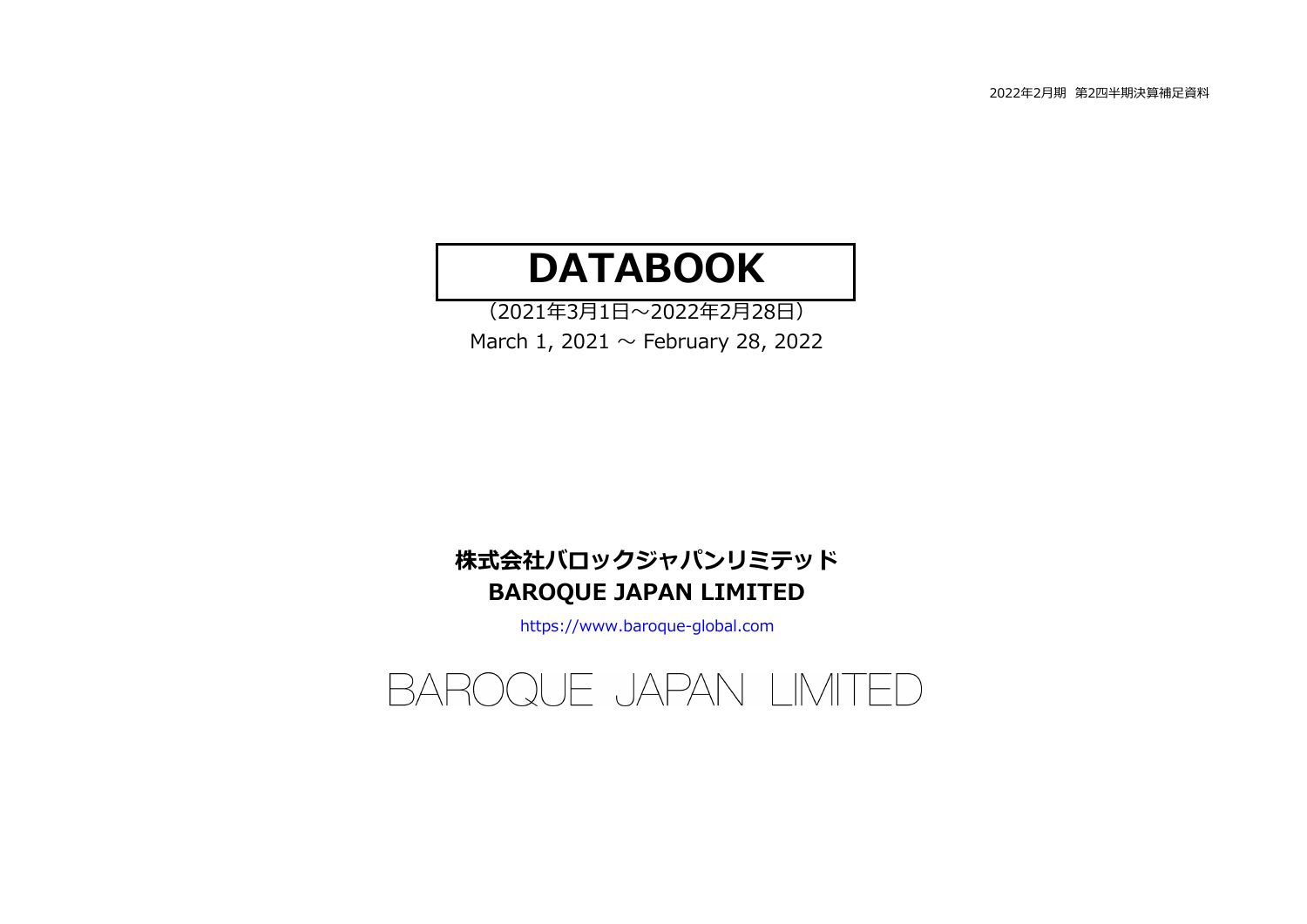# -目次- CONTENTS

| I. 連結 財務・業績の推移 Consolitdated Financial Summary<br>1. 通期決算の概要 Full year Financial Result                          |  |
|------------------------------------------------------------------------------------------------------------------|--|
| 2. 四半期決算の概要 Quarterly Financial Result                                                                           |  |
| 3. 販売費及び管理費 SGA Expenses                                                                                         |  |
| 4.主な経営指標等の推移 Financial Indicators                                                                                |  |
| Ⅱ. 単体 営業の概況 Non-Consolidated Financial Summary<br>1. 通期決算の概要 Full year Financial Result                          |  |
| 2. 事業別 売上推移 Sales Trend by Business                                                                              |  |
| 3. 店舗数推移 Number of Stores                                                                                        |  |
| 4. 売上高・客数・客単価前期比推移 Sales・Customer number・Spending per customer compared to previous year manuminuminuminuminum 5 |  |
| Ⅲ. 中国合弁事業の概況 China Joint Venture Summary<br>1. 売上 利益の推移 Sales and Profit Trend                                   |  |
| 2. 店舗数推移 Number of Stores                                                                                        |  |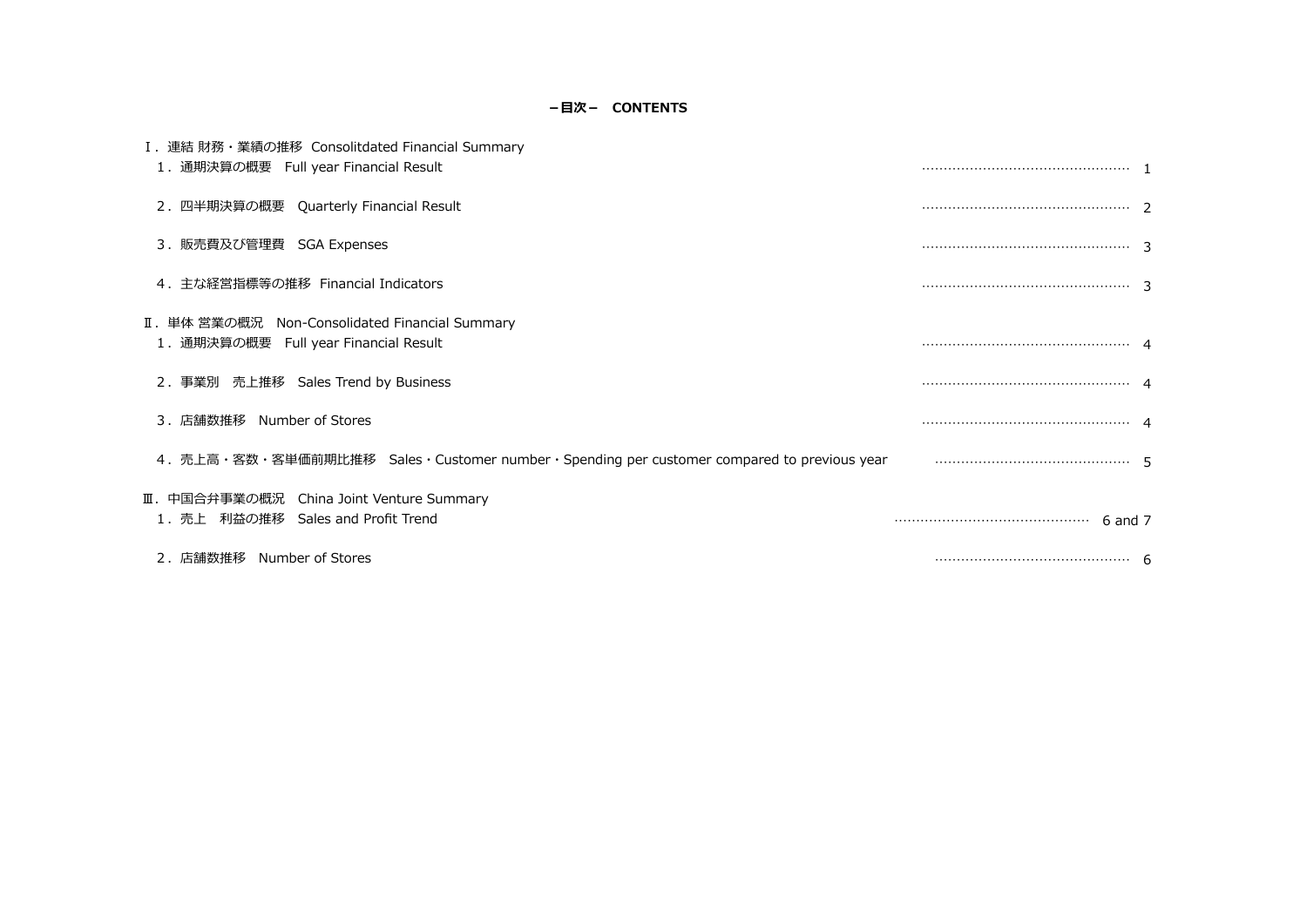#### Ⅰ.連結 財務・業績の推移 Consolidated Financial Summary

#### 1.通期決算の概要 Full Year Financial Result

|                                                                                                 |                   |                                                              |  |                          |            |        |                   |            |         |                 |            |        |                   |            |                  | (単位:百万円/JPY mil)  |            |         | (単位:百万円/JPY mil) |            |         |
|-------------------------------------------------------------------------------------------------|-------------------|--------------------------------------------------------------|--|--------------------------|------------|--------|-------------------|------------|---------|-----------------|------------|--------|-------------------|------------|------------------|-------------------|------------|---------|------------------|------------|---------|
|                                                                                                 |                   | 2015/1期<br>金額<br>売上構成比<br>前期比<br>amount<br>% to sales<br>yoy |  |                          | 2016/1期    |        |                   | 2017/1期    |         |                 | 2018/1期    |        |                   | 2019/2期    |                  |                   | 2020/2期    |         |                  | 2021/2期    |         |
|                                                                                                 |                   |                                                              |  | 金額                       | 売上構成比      | 前期比    | 金額                | 売上構成比      | 前期比     | 金額              | 売上構成比      | 前期比    | 金額                | 売上構成比      | 前期比              | 金額                | 売上構成比      | 前期比     | 金額               | 売上構成比      | 前期比     |
|                                                                                                 |                   |                                                              |  | amount                   | % to sales | yoy    | amount            | % to sales | yoy     | amount          | % to sales | yoy    | amount            | % to sales | yoy              | amount            | % to sales | yoy     | amount           | % to sales | yoy     |
| 売上高/Net sales                                                                                   | 62,525            | 100.0%                                                       |  | 68,769                   | 100.0%     | 110.09 | 69,493            | 100.0%     | 101.19  | 67,952          | 100.0%     | 97.8%  | 71,034            | 100.0%     |                  | 65,880            | 100.0%     |         | 50,590           | 100.0%     | 76.8%   |
| 売上総利益/Gross profit                                                                              | 34,176            | 54.7%                                                        |  | 39,213                   | 57.0%      | 114.79 | 38,618            | 55.6%      | 98.5%   | 36,396          | 53.6%      | 94.29  | 40,341            | 56.8%      |                  | 37,837            | 57.4%      |         | 27,847           | 55.0%      | 73.6%   |
| 販売費及び一般管理費/SGA expenses                                                                         | 34,859            | 55.8%                                                        |  | 33,217                   | 48.3%      | 95.3%  | 33,249            | 47.8%      | 100.19  | 33,840          | 49.8%      | 101.8% | 35,605            | 50.1%      |                  | 33,232            | 50.4%      |         | 26,535           | 52.5%      | 79.8%   |
| 営業利益/Operating profit                                                                           | $\triangle$ 683   |                                                              |  | 5,996                    | 8.7%       |        | 5,368             | 7.7%       | 89.5%   | 2,556           | 3.8%       | 47.69  | 4,736             | 6.7%       |                  | 4.604             | 7.0%       |         | 1,312            | 2.6%       | 28.5%   |
| 経常利益/Recurring profit                                                                           | $\triangle$ 874   |                                                              |  | 6,141                    | 8.9%       |        | 5,385             | 7.8%       | 87.7%   | 2,556           | 3.8%       | 47.5%  | 4,542             | 6.4%       |                  | 4,586             | 7.0%       |         | 1,187            | 2.3%       | 25.9%   |
| 親会社株主に帰属する当期純利益/Net profit                                                                      | $\triangle$ 2,340 |                                                              |  | 4,221                    | 6.1%       |        | 3,507             | 5.0%       | 83.1%   | 1,236           | 1.8%       | 35.2%  | 2,944             | 4.1%       |                  | 2.871             | 4.4%       |         | 375              | 0.7%       | 13.1%   |
|                                                                                                 |                   |                                                              |  |                          |            |        |                   |            |         |                 |            |        |                   |            |                  |                   |            |         |                  |            |         |
|                                                                                                 |                   | 2015/1期                                                      |  |                          | 2016/1期    |        |                   | 2017/1期    |         |                 | 2018/1期    |        |                   | 2019/2期    |                  |                   | 2020/2期    |         |                  | 2021/2期    |         |
|                                                                                                 |                   | 金額/amount                                                    |  | 金額/amount                |            | 前期比/yo | 金額/amount         |            | 前期比/yoy | 金額/amount       |            | 前期比/yo | 金額/amount         |            | 前期比/yoy          | 金額/amount         |            | 前期比/yov | 金額/amount        |            | 前期比/yoy |
| 流動資産/Current assets                                                                             |                   | 16,961                                                       |  | 20,490                   |            | 120.8% | 30,034            |            | 146.6%  | 32,815          |            | 109.3% | 32,611            |            | 99.4%            | 29,285            |            | 92.4%   | 29,390           |            | 100.4%  |
| 現金及び預金/Cash and cash equivalents                                                                |                   | 6,071                                                        |  | 7,845                    |            | 129.2% | 17,309            |            | 220.6%  | 18,743          |            | 108.3% | 18,504            |            | 98.7%            | 16,133            |            | 87.2%   | 15,924           |            | 98.7%   |
| 商品/Inventories                                                                                  |                   | 4,161                                                        |  | 5,348                    |            | 128.5% | 5,110             |            | 95.6%   | 4,514           |            | 88.3%  | 5,438             |            | 120.5%           | 5,163             |            | 94.9%   | 4,918            |            | 95.3%   |
| 有形固定資産/Property, plant and equipment                                                            |                   | 1,444                                                        |  | 1,749                    |            | 121.1% | 2,038             |            | 116.69  | 1,800           |            | 88.3%  | 1,762             |            | 97.9%            | 2,005             |            | 113.8%  | 1,773            |            | 88.4%   |
| 資産合計/Total Assets                                                                               |                   | 24,018                                                       |  | 28,298                   |            | 117.8% | 38,459            |            | 135.9%  | 41,317          |            | 107.4% | 40,715            |            | 98.5%            | 38,282            |            | 94.0%   | 38,343           |            | 100.2%  |
| 流動負債/Current liabilities                                                                        |                   | 12,345                                                       |  | 12,415                   |            | 100.6% | 12,867            |            | 103.6%  | 11,222          |            | 87.2%  | 11,541            |            | 102.8%           | 11,849            |            | 102.7%  | 9,632            |            | 81.3%   |
| 固定負債/Non-current liabilities                                                                    |                   | 10,020                                                       |  | 10,029                   |            | 100.1% | 8,589             |            | 85.6%   | 11,628          |            | 135.4% | 8,808             |            | 75.7%            | 4,940             |            | 56.1%   | 7,798            |            | 157.8%  |
| 資本金/Share capital                                                                               |                   | 3,914                                                        |  | 3,914                    |            | 100.0% | 7,904             |            | 201.9%  | 8,090           |            | 102.4% | 8,234             |            | 101.8%           | 8,258             |            | 100.3%  | 8,258            |            | 100.0%  |
| 資本剰余金/Share premium                                                                             |                   | 3,911                                                        |  | 3,911                    |            | 100.09 | 7,901             |            | 202.09  | 8,016           |            | 101.59 | 8,051             |            | 100.4%           | 8,075             |            | 100.39  | 8,059            |            | 99.8%   |
| 利益剰余金/Retained earnings                                                                         |                   | $\triangle$ 6,983                                            |  | $\triangle$ 2,761        |            |        | 746               |            |         | 1,698           |            | 227.79 | 3,374             |            | 198.7%           | 4,854             |            | 143.9%  | 3,855            |            | 79.4%   |
| その他の包括利益類型額/Other reserves                                                                      |                   | 491                                                          |  | 454                      |            | 92.6%  | $\triangle$ 18    |            |         | 52              |            |        | $\triangle$ 88    |            |                  | $\triangle$ 213   |            |         | $\triangle$ 170  |            |         |
| 純資産/Total equity                                                                                |                   | 1,652                                                        |  | 5,853                    |            | 354.2% | 17,002            |            | 290.59  | 18,466          |            | 108.6% | 20,365            |            | 110.39           | 21,492            |            | 105.5%  | 20,911           |            | 97.3%   |
| 負債純資産合計/Total liabilities and equities                                                          |                   | 24,018                                                       |  | 28,298                   |            | 117.8% | 38,459            |            | 135.9%  | 41,317          |            | 107.49 | 40,715            |            | 98.5%            | 38,282            |            | 98.5%   | 38,343           |            | 100.2%  |
|                                                                                                 |                   | $\triangle$ 74.75                                            |  | 134.85                   |            |        | 108.37            |            | 80.4%   | 34.51           |            | 31.8%  | 81.42             |            |                  | 79.22             |            | 97.3%   | 10.44            |            | 13.2%   |
| 1株当たり当期純利益 (円) /Earning per share (EPS) (yen)<br>1株当たり純資産額 (円) /Net assets per share (BPS)(yen) |                   | 42.60                                                        |  | 176.30                   |            | 413.8% | 465.68            |            | 264.1%  | 488.43          |            | 104.9% | 530.41            |            | 235.9%<br>108.6% | 562.48            |            | 106.0%  | 536.18           |            | 95.3%   |
| 1株当たり配当金(円) /Dividends per share (DPS) (yen)                                                    |                   | $\overline{\phantom{a}}$                                     |  | $\qquad \qquad$          |            |        | 10.00             |            |         | 38.00           |            | 380.0% | 38.00             |            | 100.0%           | 38.00             |            | 100.0%  | 32.00            |            | 84.2%   |
|                                                                                                 |                   | $\overline{\phantom{m}}$                                     |  | $\overline{\phantom{m}}$ |            |        | 9.2%              |            |         | 110.1%          |            | 100.9% | 46.7%             |            | $-63.4%$         | 48.0%             |            | 1.3%    | 306.4%           |            | 258.4%  |
| 配当性向(%) /Devidend ratio (%)                                                                     |                   |                                                              |  |                          |            |        |                   |            |         |                 |            |        |                   |            |                  |                   |            |         |                  |            |         |
| 営業活動によるキャッシュ・フロー/Cash flows from operating activities                                           |                   | 2,460                                                        |  | 3.624                    |            | 147.3% | 3.221             |            | 88.9%   | 723             |            | 22.49  | 4,738             |            |                  | 3.593             |            |         | 142              |            | 4.0%    |
| 投資活動によるキャッシュ・フロー/Cash flows from investing activities                                           |                   | $\triangle$ 1.898                                            |  | $\triangle$ 622          |            | 32.8%  | $\triangle$ 1.440 |            | 231.5%  | $\triangle$ 691 |            | 48.0%  | $\triangle$ 995   |            |                  | $\triangle$ 1.085 |            |         | $\triangle$ 920  |            | 84.8%   |
| 財務活動によるキャッシュ・フロー/Cash flows from financing activities                                           |                   | $\triangle$ 913                                              |  | $\triangle$ 1,200        |            | 131.49 | 7,764             |            |         | 1,438           |            | 18.5%  | $\triangle$ 3,953 |            |                  | $\triangle$ 4,853 |            |         | 615              |            |         |
| 現金及び現金同等物期末残高/Cash and cash equivalents at end of year                                          |                   | 6,071                                                        |  | 7.845                    |            | 129.2% | 17,309            |            | 220.6%  | 18,743          |            | 108.3% | 18,504            |            | 98.7%            | 16,133            |            | 87.2%   | 15,924           |            | 98.7%   |
|                                                                                                 |                   |                                                              |  |                          |            |        |                   |            |         |                 |            |        |                   |            |                  |                   |            |         |                  |            |         |
| 設備投資額/Capital expenditure                                                                       |                   |                                                              |  | 1.129                    |            |        | 1,547             |            | 137.09  | 1,030           |            | 66.6%  | 1.023             |            |                  | 1.406             |            |         | 1.293            |            | 92.0%   |
| 減価償却費/Depreciatoin                                                                              |                   |                                                              |  | 746                      |            |        | 946               |            | 126.8%  | 814             |            | 86.1%  | 909               |            |                  | 926               |            |         | 945              |            | 102.0%  |
|                                                                                                 |                   |                                                              |  |                          |            |        |                   |            |         |                 |            |        |                   |            |                  |                   |            |         |                  |            |         |

注:

1. 当社は平成28年(2016年)8⽉26⽇付で普通株式1株につき200株の割合で株式分割を⾏っております。そのため、平成27年1⽉期(2015/1期)の期⾸に当該株式分割が⾏われたと仮定し、1株当たり当期期純利益⾦額を算定しております。

2. 2019年2月期は決算期変更に伴い2018年2月1日から2019年2月28日までの13ヵ月決算となるため、対前期増減率は記載しておりません。

Note:

1. 200 for 1 stock spilit was excercised on August 26 2016. Therefore the earning per share for FY2015/1 and FY2016/1 are calculated based on the assumption that the stock spilit was excercised on the first day of FY2015/1.

2. YOY was not calculated due to the financial year end changed from 31 January to the end of February from FY2019/2. And the related transitional financial year had 13 months accordingly.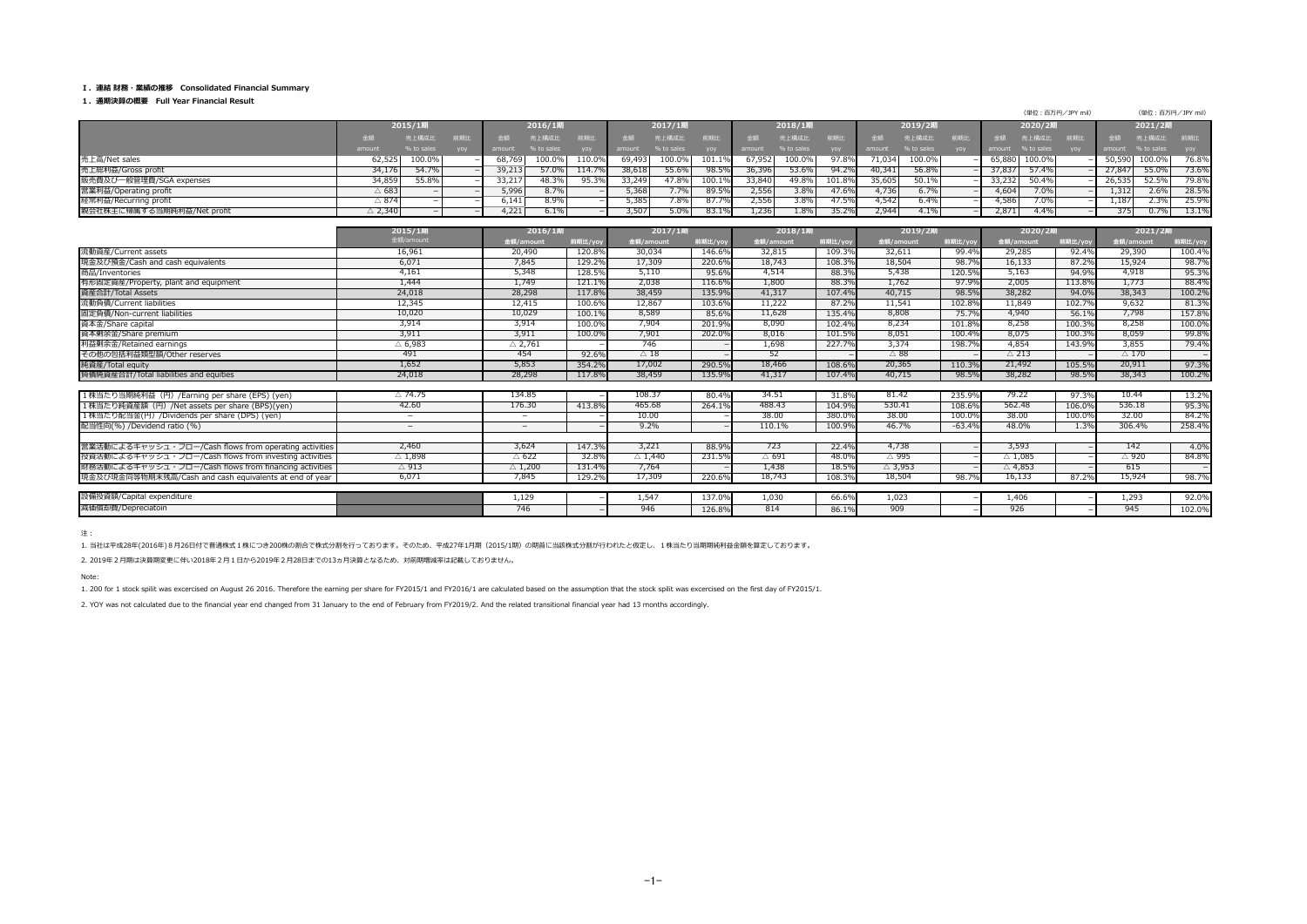#### Ⅰ.連結 財務・業績の推移 Consolidated Financial Summary

#### 2.四半期決算の概要 Quarterly Financial Result

| 2022/2期                             |                         |                   |                  |                                    |                          |        |                                    |               |               |                |                   |                 |                  |                   |                |                  |               |                   |                 | (単位:百万円/JPY mil) |                |
|-------------------------------------|-------------------------|-------------------|------------------|------------------------------------|--------------------------|--------|------------------------------------|---------------|---------------|----------------|-------------------|-----------------|------------------|-------------------|----------------|------------------|---------------|-------------------|-----------------|------------------|----------------|
|                                     |                         | 第1四半期/1st quarter |                  |                                    | 第2四半期/2nd quarter        |        |                                    | 上期/1st half   |               |                | 第3四半期/3rd quarter |                 |                  | 第4四半期/4th quarter |                |                  | 下期/2nd half   |                   |                 | 通期/Toal          |                |
|                                     | 金額                      | 売上構成比             | 前期比              | 金額                                 | 売上構成比                    | 前期比    | 金額                                 | 売上構成比         | 前期比           | 金額             | 売上構成比             | 前期比             | 金額               | 売上構成比             | 前期比            | 金額               | 売上構成比         | 前期比               |                 | 売上構成比            | 前期比            |
|                                     | amount                  | % to sales        | yoy              | amount                             | % to sales               | yoy    | amount                             | % to sales    | yoy           |                | % to sales        | yoy             |                  | % to sales        | yoy            | amount           | % to sales    | yoy               |                 | % to sales       | yoy            |
| 売上高/Net sales                       | 13,208                  | 100.0%            | 154.2%           | 13,358                             | 100.0%                   | 108.1  | 26,566                             | 100.0%        | 126.9         |                |                   |                 |                  |                   |                |                  |               |                   |                 |                  |                |
| 売上総利益/Gross profit                  | 7,910                   | 59.9%             | 160.3%           | 6,823                              | 51.1%                    | 108.09 | 14,733                             | 55.5%         | 130.9%        |                |                   |                 |                  |                   |                |                  |               |                   |                 |                  |                |
| 販売費及び一般管理費/SGA expenses             | 7,108                   | 53.8%             | 146.4%           | 7,096                              | 53.1%                    | 103.79 | 14,204                             | 53.5%         | 121.49        |                |                   |                 |                  |                   |                |                  |               |                   |                 |                  |                |
| 営業利益/Operating profit               | 802                     | 6.1%              | 1016.4%          | $\triangle$ 273                    |                          |        | 529                                | 2.0%          |               |                |                   |                 |                  |                   |                |                  |               |                   |                 |                  |                |
| 経常利益/Recurring profit               | 889                     | 6.7%              |                  | $\triangle$ 133                    |                          |        | 756                                | 2.8%          |               |                |                   |                 |                  |                   |                |                  |               |                   |                 |                  |                |
| 親会社株主に帰属する当期(四半期)純利益/Net profit     | 402                     | 3.0%              |                  | $\triangle$ 103                    | $\overline{\phantom{0}}$ |        | 299                                | 1.1%          |               |                |                   |                 |                  |                   |                |                  |               |                   |                 |                  |                |
|                                     |                         |                   |                  |                                    |                          |        |                                    |               |               |                |                   |                 |                  |                   |                |                  |               |                   |                 |                  |                |
| 2021/2期                             |                         |                   |                  |                                    |                          |        |                                    |               |               |                |                   |                 |                  |                   |                |                  |               |                   |                 | (単位:百万円/JPY mil) |                |
|                                     |                         | 第1四半期/1st quarter |                  |                                    | 第2四半期/2nd quarter        |        |                                    | 上期/1st half   |               |                | 第3四半期/3rd quarter |                 |                  | 第4四半期/4th quarter |                |                  | 下期/2nd half   |                   |                 | 通期/Toal          |                |
|                                     |                         |                   |                  |                                    |                          |        |                                    |               |               |                |                   |                 |                  |                   |                |                  |               |                   |                 |                  |                |
|                                     | 金額                      | 売上構成比             | 前期比              | 金額                                 | 売上構成比                    | 前期比    | 金額                                 | 売上構成比         | 前期比           | 前往金            | 売上構成比             | 前期比             | 金額               | 売上構成比             | 前期比            | 金額               | 売上構成比         | 前期比               | 金額              | 売上構成比            | 前期比            |
|                                     | amount                  | % to sales        | yoy              | amount                             | % to sales               | yoy    | amount                             | % to sales    | yoy           | amount         | % to sales        | yoy             | amount           | % to sales        | yoy            | amount           | % to sales    | yoy               | amount          | % to sales       | yoy            |
| 売上高/Net sales                       | 8,566                   | 100.0%            | 51.69            | 12,362                             | 100.0%                   | 84.3   | 20,929                             | 100.0%        | 66.99         | 15,163         | 100.0%            | 89.1            | 14,498           | 100.0%            | 82.49          | 29,661           | 100.0%        | 85.7 <sup>°</sup> | 50,590          | 100.0%           | 76.8%          |
| 売上総利益/Gross profit                  | 4,935                   | 57.6%             | 47.8%            | 6,319                              | 51.1%                    | 78.49  | 11,255                             | 53.8%         | 61.2%         | 9,170          | 60.5%             | 88.39           | 7,422            | 51.2%             | 81.8%          | 16,592           | 55.9%         | 85.39             | 27,847          | 55.0%            | 73.6%          |
| 販売費及び一般管理費/SGA expenses             | 4,856                   | 56.7%             | 57.6%            | 6.845                              | 55.4%                    | 86.99  | 11,701                             | 55.9%         | 71.7%         | 7,537          | 49.7%             | 88.6%           | 7,295            | 50.3%             | 86.7%          | 14,832           | 50.0%         | 87.79             | 26,535          | 52.5%            | 79.8%          |
| 営業利益/Operating profit               | - 78<br>$\triangle$ 376 | 0.9%<br>$-4.4%$   | 4.2%             | $\triangle$ 525<br>$\triangle$ 480 | $\overline{\phantom{a}}$ |        | $\triangle$ 446<br>$\triangle$ 857 | $-2.1%$       |               | 1,632          | 10.8%<br>11.5%    | 87.0%<br>95.4%  | 126<br>304       | 0.9%              | 19.2%<br>44.6% | 1,758<br>2,044   | 5.9%<br>6.9%  | 69.3%             | 1,312           | 2.6%<br>2.3%     | 28.5%<br>25.9% |
| 経常利益/Recurring profit               |                         |                   |                  |                                    | $\overline{\phantom{a}}$ |        |                                    | $-4.1%$       |               | 1,740          |                   |                 |                  | 2.1%              |                |                  |               | 81.59             | 1,187           |                  |                |
| 親会社株主に帰属する当期 (四半期) 純利益/Net profit   | $\triangle$ 797         | $-9.3%$           |                  | $\triangle$ 120                    | $\overline{\phantom{a}}$ |        | $\triangle$ 918                    | $-4.4%$       |               | 1,141          | 7.5%              | 95.7%           | 152              | 1.1%              | 34.1%          | 1,293            | 4.4%          | 78.99             | 375             | 0.7%             | 13.1%          |
| 2020/2期                             |                         |                   |                  |                                    |                          |        |                                    |               |               |                |                   |                 |                  |                   |                |                  |               |                   |                 | (単位:百万円/JPY mil) |                |
|                                     |                         | 第1四半期/1st quarter |                  |                                    | 第2四半期/2nd quarter        |        |                                    | 上期/1st half   |               |                | 第3四半期/3rd quarter |                 |                  | 第4四半期/4th quarter |                |                  | 下期/2nd half   |                   |                 | 通期/Toal          |                |
|                                     |                         |                   |                  |                                    | 売上構成比                    |        |                                    |               |               |                | 売上構成比             |                 |                  |                   |                |                  | 売上構成比         |                   |                 |                  |                |
|                                     | 金額                      | 売上構成比             | 前期比              | 金額                                 |                          | 前期比    | 金額                                 | 売上構成比         | 前期比           | 金額             |                   | 前期比             | 金額               | 売上構成比             | 前期比            | 金額               |               | 前期比               | 金額              | 売上構成比            | 前期比            |
|                                     | amount                  | % to sales        | yoy              | amount                             | % to sales               | yoy    | amount                             | % to sales    | yoy           | amount         | % to sales        | yoy             | amount           | % to sales        | yoy            | amount           | % to sales    |                   |                 | % to sales       | yoy            |
| 売上高/Net sales                       | 16,609                  | 100.0%            |                  | 14,663                             | 100.0%                   |        | 31,272                             | 100.0%        |               | 17,020         | 100.0%            |                 | 17,588           | 100.0%            |                | 34,608           | 100.0%        |                   | 65,880          | 100.0%           |                |
| 売上総利益/Gross profit                  | 10,317                  | 62.1%             |                  | 8,064                              | 55.0%                    |        | 18,381                             | 58.8%         |               | 10,383         | 61.0%             |                 | 9,072            | 51.6%             |                | 19,455           | 56.2%         |                   | 37,837          | 57.4%            |                |
| 販売費及び一般管理費/SGA expenses             | 8,43                    | 50.8%             |                  | 7,875                              | 53.7%                    |        | 16,313                             | 52.2%         |               | 8,507          | 50.0%             |                 | 8,411            | 47.8%             |                | 16,91            | 48.9%         |                   | 33,232          | 50.4%            |                |
| 営業利益/Operating profit               | 1,880                   | 11.3%             |                  | 188                                | 1.3%                     |        | 2,068                              | 6.6%          |               | 1,875          | 11.0%             |                 | 660              | 3.8%              |                | 2,535            | 7.3%          |                   | 4,604           | 7.0%             |                |
| 経常利益/Recurring profit               | 1,661<br>976            | 10.0%<br>5.9%     |                  | 416<br>255                         | 2.8%                     |        | 2,078<br>1,231                     | 6.6%<br>3.9%  |               | 1,824          | 10.7%             |                 | 683<br>447       | 3.9%<br>2.5%      |                | 2,50             | 7.2%          |                   | 4,586           | 7.0%             |                |
| 親会社株主に帰属する当期(四半期)純利益/Net profit     |                         |                   |                  |                                    | 1.7%                     |        |                                    |               |               | 1,192          | 7.0%              |                 |                  |                   |                | 1,639            | 4.7%          |                   | 2,871           | 4.4%             |                |
| 2019/2期 (13ケ月決算)                    |                         |                   |                  |                                    |                          |        |                                    |               |               |                |                   |                 |                  |                   |                |                  |               |                   |                 | (単位:百万円/JPY mil) |                |
|                                     |                         | 第1四半期/1st quarter |                  |                                    | 第2四半期/2nd quarter        |        |                                    | 上期/1st half   |               |                | 第3四半期/3rd quarter |                 |                  | 第4四半期/4th quarter |                |                  | 下期/2nd half   |                   |                 | 通期/Toal          |                |
|                                     | 金額                      | 売上構成比             | 前期比              | 金額                                 | 売上構成比                    | 前期比    | 金額                                 | 売上構成比         | 前期比           | 金額             | 売上構成比             | 前期比             | 金額               | 売上構成比             | 前期比            | 金額               | 売上構成比         | 前期比               | 金額              | 売上構成比            | 前期比            |
|                                     | amount                  | % to sales        |                  |                                    | % to sales               |        |                                    | % to sales    |               |                | % to sales        |                 |                  | % to sales        |                | amount           | % to sales    |                   | amount          | % to sales       |                |
|                                     |                         |                   | yoy              | amount                             |                          | yoy    | amount                             |               | yoy<br>101.69 | amount         |                   | yoy<br>97.7     | amount           |                   | yoy            |                  |               | yoy               |                 |                  | yoy            |
| 売上高/Net sales<br>売上総利益/Gross profit | 15,083                  | 100.0%<br>59.2%   | 101.9%           | 16,020                             | 100.0%                   | 101.49 | 31,104                             | 100.0%        | 108.4%        | 16.662         | 100.0%            |                 | 23,267           | 100.0%            |                | 39,929<br>22,558 | 100.0%        |                   | 71.034          | 100.0%           |                |
| 販売費及び一般管理費/SGA expenses             | 8,922                   | 55.1%             | 104.1%<br>101.5% | 8,859                              | 55.3%                    | 113.29 | 17,782                             | 57.2%         | 99.19         | 9,719          | 58.3%             | 101.69<br>98.49 | 12,839<br>10,905 | 55.2%<br>46.9%    |                |                  | 56.5%         |                   | 40,341          | 56.8%            |                |
| 営業利益/Operating profit               | 8,316<br>606            | 4.0%              | 159.4%           | 8,199<br>660                       | 51.2%<br>4.1%            | 96.8   | 16,515<br>1,266                    | 53.1%<br>4.1% |               | 8,183<br>1,535 | 49.1%<br>9.2%     | 123.3           | 1,933            | 8.3%              |                | 19,088<br>3,468  | 47.8%<br>8.7% |                   | 35,605<br>4,736 | 50.1%<br>6.7%    |                |
| 経常利益/Recurring profit               | 298                     | 2.0%              | 199.2%           | 829                                | 5.2%                     |        | 1,128                              | 3.6%          |               | 1,536          | 9.2%              | 128.1           | 1,878            | 8.1%              |                | 3,414            | 8.6%          |                   | 4,542           | 6.4%             |                |
| 親会社株主に帰属する当期(四半期)純利益/Net profit     | 92                      | 0.6%              |                  | 526                                | 3.3%                     |        | 619                                | 2.0%          |               | 982            | 5.9%              | 141.5%          | 1,342            | 5.8%              |                | 2,324            | 5.8%          |                   | 2,944           | 4.1%             |                |
|                                     |                         |                   |                  |                                    |                          |        |                                    |               |               |                |                   |                 |                  |                   |                |                  |               |                   |                 |                  |                |
| 2018/1期                             |                         |                   |                  |                                    |                          |        |                                    |               |               |                |                   |                 |                  |                   |                |                  |               |                   |                 | (単位:百万円/JPY mil) |                |
|                                     |                         | 第1四半期/1st quarter |                  |                                    | 第2四半期/2nd quarter        |        |                                    | 上期/1st half   |               |                | 第3四半期/3rd quarter |                 |                  | 第4四半期/4th quarter |                |                  | 下期/2nd half   |                   |                 | 通期/Toal          |                |
|                                     | 金額                      | 売上構成比             | 前期比              | 金額                                 | 売上構成比                    | 前期什    | 金額                                 | 売上構成比         | 前期比           | 金額             | 売上構成比             | 前期比             | 金額               | 売上構成比             | 前期比            | 金額               | 売上構成比         | 前期比               | 金額              | 売上構成比            | 前期比            |
|                                     | amount                  | % to sales        | yoy              | amount                             | % to sales               | yoy    | amount                             | % to sales    | yoy           | amount         | % to sales        | yoy             | amount           | % to sales        | yoy            | amount           | % to sales    | yoy               | amount          | % to sales       | yoy            |
| 売上高/Net sales                       | 14,800                  | 100.0%            |                  | 15,800                             | 100.0%                   |        | 30,600                             | 100.0%        | 94.8%         | 17,059         | 100.0%            | 101.79          | 20,292           | 100.0%            | 99.3%          | 37,351           | 100.0%        | 100.49            | 67,952          | 100.0%           | 97.8%          |
| 売上総利益/Gross profit                  | 8,572                   | 57.9%             |                  | 7,825                              | 49.5%                    |        | 16,398                             | 53.6%         | 89.5%         | 9,563          | 56.1%             | 97.9%           | 10,434           | 51.4%             | 99.1%          | 19,997           | 53.5%         | 98.59             | 36,396          | 53.6%            | 94.2%          |
| 販売費及び一般管理費/SGA expenses             | 8,192                   | 55.4%             |                  | 8,469                              | 53.6%                    |        | 16,661                             | 54.4%         | 102.7%        | 8,318          | 48.8%             | 101.29          | 8,860            | 43.7%             | 100.7%         | 17,178           | 46.0%         | 100.9%            | 33,840          | 49.8%            | 101.8%         |
| 営業利益/Operating profit               | 380                     | 2.6%              |                  | $\triangle$ 643                    | $\overline{\phantom{a}}$ |        | $\triangle$ 262                    | $-0.9%$       |               | 1,245          | 7.3%              | 80.5%           | 1,574            | 7.8%              | 90.9%          | 2,819            | 7.5%          | 85.9%             | 2,556           | 3.8%             | 47.6%          |
| 経常利益/Recurring profit               | 149                     | 1.0%              |                  | $\triangle$ 527                    | $\overline{\phantom{m}}$ |        | $\triangle$ 377                    | $-1.2%$       |               | 1,199          | 7.0%              | 75.9%           | 1,733            | 8.5%              | 88.7%          | 2,932            | 7.8%          | $83.0^{\circ}$    | 2,556           | 3.8%             | 47.5%          |
| 親会社株主に帰属する当期 (四半期) 純利益/Net profit   | $\triangle$ 93          | $-0.6%$           |                  | $\triangle$ 426                    |                          |        | $\triangle$ 520                    | $-1.7%$       |               | 694            | 4.1%              | 68.9%           | 1,062            | 5.2%              | 82.6%          | 1,756            | 4.7%          | 76.69             | 1,236           | 1.8%             | 35.2%          |
|                                     |                         |                   |                  |                                    |                          |        |                                    |               |               |                |                   |                 |                  |                   |                |                  |               |                   |                 |                  |                |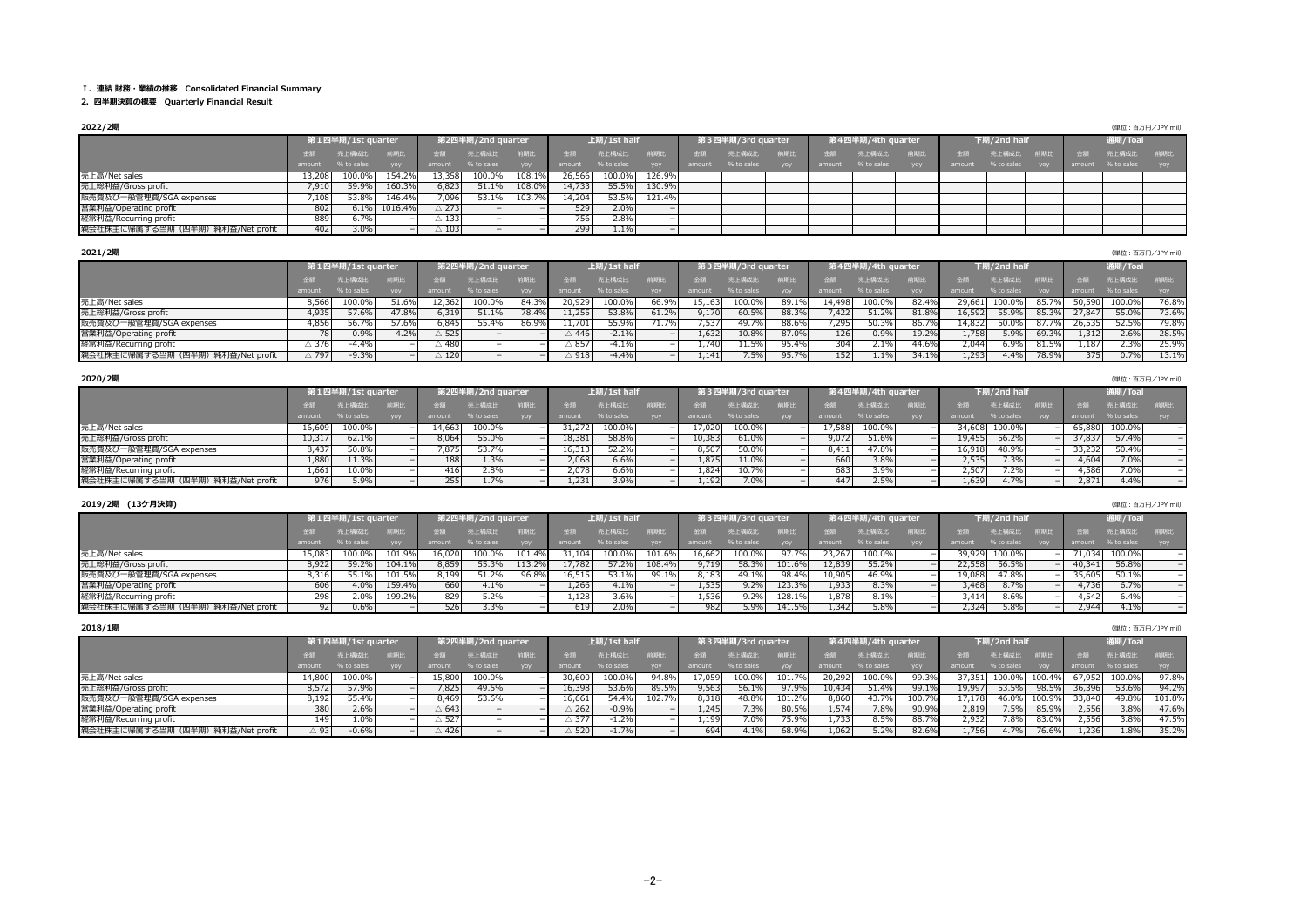#### Ⅰ.連結 財務・業績の推移 Consolidated Financial Summary

#### 3. 販売費及び⼀般管理費 SGA Expenses

(単位:百万円/JPY mil)

|                                                           |        | 2017/1期    |            |        | 2018/1期    |            |        | 2019/2期    |            |         | 2020/2期    |            |        | 2021/2期    |            |
|-----------------------------------------------------------|--------|------------|------------|--------|------------|------------|--------|------------|------------|---------|------------|------------|--------|------------|------------|
|                                                           |        | 売上構成比      |            |        | 売上構成比      |            |        | 売上構成比      |            |         | 売上横成比。     |            |        | 売上構成比      | 前期比        |
|                                                           | amount | % to sales | <b>VOV</b> | amount | % to sales | <b>VOV</b> | amount | % to sales | <b>VOV</b> | amount  | % to sales | <b>VOV</b> | amount | % to sales | <b>VOV</b> |
| 販売費及び一般管理費/SGA expenses                                   | 33.249 | 47.8%      | 100.1%     | 33,840 | 49.8%      | 101.8%     | 35.605 | 50.1%      |            | 33,2321 | 46.8%      |            | 26,535 | 37.4%      | 79.8%      |
| 広告費及び販売促進費/Advertising and promotional cost               | .746   | 2.5%       | 87.1%      | 2,102  | 3.1%       | 120.4%     | 2,138  | 3.0%       |            | 1,884   | 2.7%       |            | .,208  | 1.7%       | 64.1%      |
| 給与手当/Salaries and wages                                   | 5,511  | 7.9%       | 104.6%     | 5,575  | 8.2%       | 101.2%     | 5,892  | 8.3%       |            | 5,800   | 8.2%       |            | 5,038  | 7.1%       | 86.9%      |
| 販売手数料 (店舗家賃及び販売委託手数料) /Store rent and fee for franchaisee | 15,415 | 22.2%      | 97.9%      | 14,678 | 21.6%      | 95.2%      | 14,954 | 21.1%      |            | 13,677  | 19.3%      |            | 10,566 | 14.9%      | 77.3%      |
| 減価償却費/Depreciation                                        | 946    | 1.4%       | 126.8%     | 817    | 1.2%       | 86.4%      | 909    | 1.3%       |            | 926     | 1.3%       |            | 867    | 1.2%       | 93.6%      |

#### 4.主な経営指標等の推移 Financial Indicators

|                                                   |              | 2017/1期 | 2018/1期  | 2019/2期       | 2020/2期          | 2021/2期 |
|---------------------------------------------------|--------------|---------|----------|---------------|------------------|---------|
| 総資産回転率/Total assets turnover                      | 回(times)     | 1.8     | 1.6      | $1.7^{\circ}$ | 1.7              | 1.3     |
| たな卸資産回転率/Inventory turnover                       | 回(times)     | 5.9     | 6.6      | 6.2           | 5.3 <sub>l</sub> | 4.5     |
| 自己資本当期純利益率/Return on equity (ROE)                 |              | 31.8%   | 7.2%     | 16.0%         | 14.5%            | 1.9%    |
| 総資産経常利益率 / Recurring profit to total assets (ROA) | $\%$         | 14.0%   | 6.4%     | 11.1%         | 11.6%            | 3.1%    |
| 店舗数/Number of stores                              |              | 555     | 604      | 605           | 646              | 670     |
|                                                   | 国内/Japan     | 358     | 368      | 352           | 356              | 370     |
|                                                   | 中国/China     | 187     | 227      | 249           | 285              | 299     |
|                                                   | その他海外/Others | 10      | $\alpha$ |               |                  |         |
| 従業員数/Number of employees                          |              | 1,652   | 1,660    | 1,513         | 1,511            | 1,532   |

注:

中国店舗数は、中国本土でBelle International Holdings Limitedとの合弁会社が展開する店舗数になります。

Note:

Stores in China are operated by the joint venutre with Belle International Holdings Limited and Baroque Japan Limited.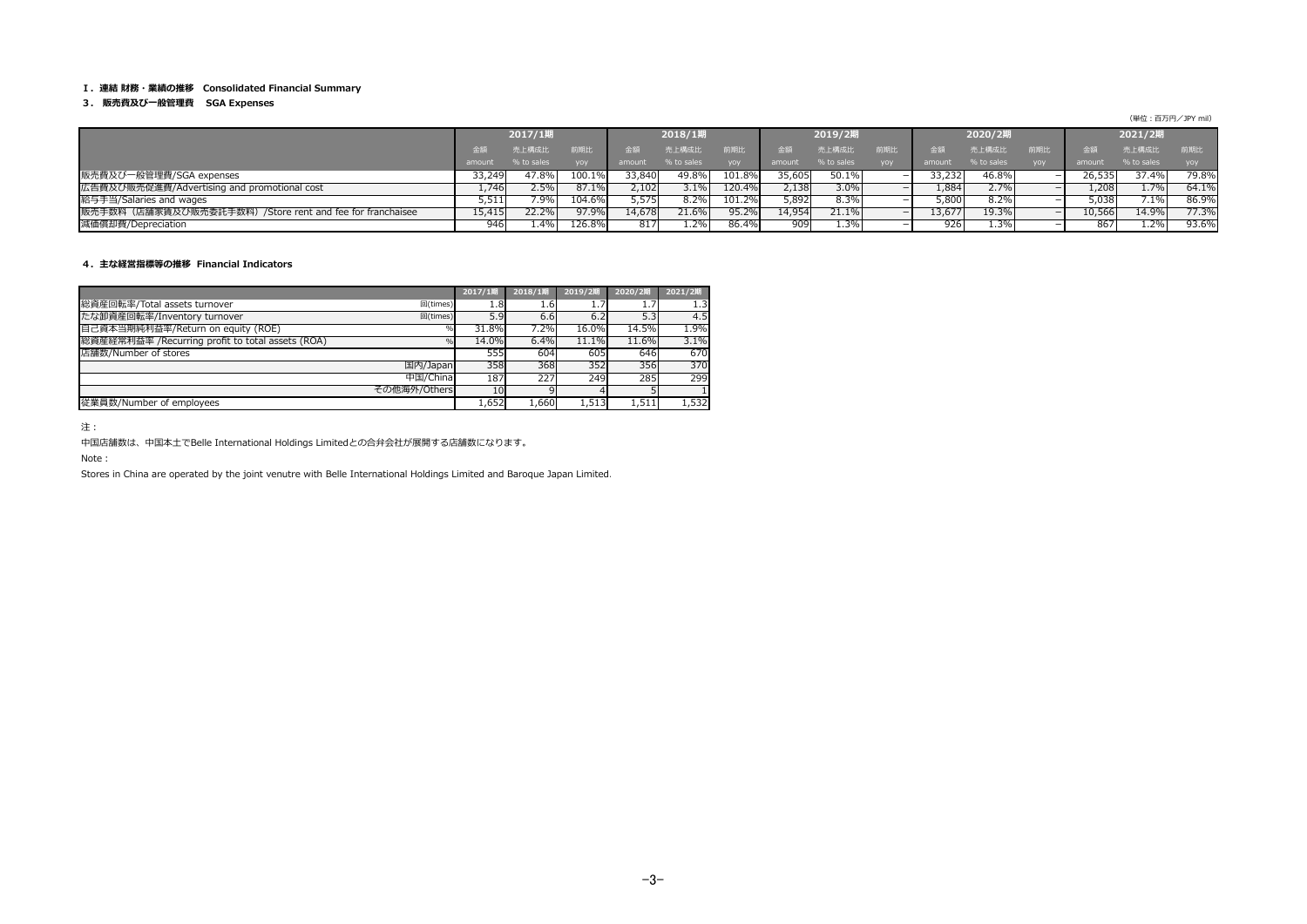### Ⅱ.単体業績の推移 Non-Consolidated Financial Summary

### 1.通期決算の概要 Full Year Financial Result

### 2. 事業別 売上推移 Sales Trend by Business

2-1.通期 Full year

# 2-2.四半期 Quarterly

2022/2期 (単位︓百万円/JPY mil)

|                         |        |            |        |        |            |        |        |            |     |        |            |     |        | (単位:百万円/JPY mil) |       |
|-------------------------|--------|------------|--------|--------|------------|--------|--------|------------|-----|--------|------------|-----|--------|------------------|-------|
|                         |        | 2017/1期    |        |        | 2018/1期    |        |        | 2019/2期    |     |        | 2020/2期    |     |        | 2021/2期          |       |
|                         | 金額     | 売上構成比      | 前期比    | 金額     | 売上構成比      | 前期比    | 金額     | 売上構成比      | 前期比 | 金額     | 売上構成比      | 前期比 | 金額     | 売上構成比            | 前期比   |
|                         | amount | % to sales | yoy    | amount | % to sales | yoy    | amount | % to sales | yoy | amount | % to sales | yoy | amount | % to sales       | yoy   |
| 売上高/Net sales           | 62,970 | 100.0%     | 99.3%  | 59,318 | 100.0%     | 94.2%  | 63.324 | 100.0%     |     | 59,115 | 100.0%     |     | 44,427 | 100.0%           | 75.2% |
| 売上総利益/Gross profit      | 36,501 | 58.0%      | 97.5%  | 33,831 | 57.0%      | 92.7%  | 37,997 | 60.0%      |     | 35,578 | 60.2%      |     | 25,927 | 58.4%            | 72.9% |
| 販売費及び一般管理費/SGA expenses | 31,498 | 50.0%      | 100.2% | 32.047 | 54.0%      | 101.7% | 33.847 | 53.5%      |     | 31,716 | 53.7%      |     | 25,278 | 56.9%            | 79.7% |
| 営業利益/Operating profit   | 5,002  | 7.9%       | 83.0%  | 1.784  | 3.0%       | 35.7%  | 4,150  | 6.6%       |     | 3,862  | 6.5%       |     | 648    | $1.5\%$          | 16.8% |
| 経常利益/Recurring profit   | 4.655  | 7.4%       | 75.4%  | 1,960  | 3.3%       | 42.1%  | 3.901  | 6.2%       |     | 3.771  | 6.4%       |     | 576    | 1.3%             | 15.3% |
| 当期純利益/Net profit        | 3.074  | 4.9%       | 73.3%  | 1,260  | 2.1%       | 41.0%  | 2,780  | 4.4%       |     | 2,570  | 4.3%       |     | 312    | 0.7%             | 12.1% |

|                                        |        |            |        |        |            |        |        |            |                          |        | (単位:百万円/JPY mil) |     |        | (単位:百万円/JPY mil) |        |
|----------------------------------------|--------|------------|--------|--------|------------|--------|--------|------------|--------------------------|--------|------------------|-----|--------|------------------|--------|
|                                        |        | 2017/1期    |        |        | 2018/1期    |        |        | 2019/2期    |                          |        | 2020/2期          |     |        | 2021/2期          |        |
|                                        | 金額     | 売上構成比      | 前期比    | 金額     | 売上構成比      | 前期比    | 金額     | 売上構成比      | 前期比                      | 金額     | 売上構成比            | 前期比 | 金額     | 売上構成比            | 前期比    |
|                                        | amount | % to sales | yoy    | amount | % to sales | yoy    | amount | % to sales | yoy                      | amount | % to sales       | yoy | amount | % to sales       | yoy    |
| 売上高 (単体) /Non-consolidated sales       | 62,970 | 100.0%     | 99.3%  | 59,318 | 100.0%     | 94.2%  | 63,324 | 100.0%     |                          | 59,115 | 100.0%           |     | 44,427 | 100.0%           | 75.2%  |
| 店舗売上/Store sales                       | 51,441 | 81.7%      | 96.6%  | 47,995 | 80.9%      | 93.3%  | 50,543 | 79.8%      |                          | 47.381 | 80.2%            |     | 32,094 | 72.2%            | 67.7%  |
| オンライン売上/E commerce sales               | 445.'  | 11.8%      | 113.5% | 7.512  | 12.7%      | 100.9% | 8.456  | 13.4%      |                          | 7.787  | 13.2%            |     | 9,435  | 21.2%            | 121.2% |
|                                        |        |            |        |        |            |        |        |            |                          |        |                  |     |        |                  |        |
| FB・SBブランド/FB・SB brands                 | 22,401 | 35.6%      | 91.8%  | 21,095 | 35.6%      | 94.2%  | 23,930 | 37.8%      |                          | 20.564 | 34.8%            |     | 15.137 | 34.1%            | 73.6%  |
| SCブランド/SC brands                       | 34,909 | 55.4%      | 101.6% | 32,697 | 55.1%      | 93.7%  | 32,584 | 51.5%      |                          | 29,902 | 50.6%            |     | 22,139 | 49.8%            | 74.0%  |
| セレクトショップ・百貨店ブランド                       | 4,812  | 7.6%       | 116.4% | 4.722  | 8.0%       | 98.1%  | 5.609  | 8.9%       |                          | 5.727  | 9.7%             |     | 4,365  | 9.8%             | 76.2%  |
| /Select shop · Department store brands |        |            |        |        |            |        |        |            |                          |        |                  |     |        |                  |        |
| その他/Others                             | 848    | 1.3%       | 162.8% | 804    | 1.4%       | 94.8%  | 1,200  | 1.9%       | $\overline{\phantom{a}}$ | 2,920  | 4.9%             |     | 2,785  | 6.3%             | 95.4%  |
|                                        |        |            |        |        |            |        |        |            |                          |        |                  |     |        |                  |        |

|                                        |        | 第1四半期/1st quarter |            |        | 第2四半期/2nd quarter     |        |               | 上期/1st half           |               | 第3四半期/3rd quarter     |  | 第4四半期/4th quarter     |    | 下期/2nd half           |    | 通期/Toal               |  |
|----------------------------------------|--------|-------------------|------------|--------|-----------------------|--------|---------------|-----------------------|---------------|-----------------------|--|-----------------------|----|-----------------------|----|-----------------------|--|
|                                        |        | 売上構成比 前期比         |            |        | 金額 売上構成比 前期比          |        | <b>金額</b>     | 売上構成比   前期比           |               | 金額 売上構成比 前期比          |  | 金額 売上構成比 前期比          | 金額 | 売上構成比 前期比             | 金額 | 売上構成比  前期比            |  |
|                                        |        | amount % to sales | <b>VOV</b> |        | amount % to sales yoy |        |               | amount % to sales yoy |               | amount % to sales yoy |  | amount % to sales yoy |    | amount % to sales yoy |    | amount % to sales yoy |  |
| 売上高 (単体) /Non-consolidated sales       | 11,505 | 100.0%            | 164.0%     | 12.030 | 100.0%                |        | 104.7% 23,535 |                       | 100.0% 127.2% |                       |  |                       |    |                       |    |                       |  |
| 店舗売上/Store sales                       | 8,137  | 70.7%             | 193.8%     | 8,743  | 72.7%                 | 99.0%  | 16,881        | 71.7%                 | 129.5%        |                       |  |                       |    |                       |    |                       |  |
| オンライン売上/E commerce sales               | 2.541  | 22.1%             | 116.1%     | 2,321  | 19.3%                 | 112.1% | 4,862         | 20.7%                 | 114.1%        |                       |  |                       |    |                       |    |                       |  |
|                                        |        |                   |            |        |                       |        |               |                       |               |                       |  |                       |    |                       |    |                       |  |
| FB・SBブランド/FB・SB brands                 | 3.691  | 32.1%             | 149.2%     | 3.716  | 30.9%                 | 95.9%  | 7,408         | 31.5%                 | 116.7%        |                       |  |                       |    |                       |    |                       |  |
| SCブランド/SC brands                       | 5.655  | 49.2%             | 172.4%     | 6.110  | 50.8%                 |        | 102.4% 11,766 | 50.0%                 | 127.2%        |                       |  |                       |    |                       |    |                       |  |
| セレクトショップ・百貨店ブランド                       | 1.214  | 10.6%             | 167.1%     | 1.170  | $9.7\%$               | 110.6% | 2,385         | 10.1%                 | 133.6%        |                       |  |                       |    |                       |    |                       |  |
| /Select shop · Department store brands |        |                   |            |        |                       |        |               |                       |               |                       |  |                       |    |                       |    |                       |  |
| その他/Others                             | 943    | 8.2%              | 175.9%     | 1,032  | 8.6%                  | 175.9% | 1.976         | $8.4\%$               | 175.9%        |                       |  |                       |    |                       |    |                       |  |

| 2021/2期                                |        |                                |            |        |                   |        |        |             |            |        |                   |            |        |                   |            |        |             |            |        | (単位:百万円/JPY mil) |        |
|----------------------------------------|--------|--------------------------------|------------|--------|-------------------|--------|--------|-------------|------------|--------|-------------------|------------|--------|-------------------|------------|--------|-------------|------------|--------|------------------|--------|
|                                        |        | <sup>'</sup> 第1四半期/1st quarter |            |        | 第2四半期/2nd quarter |        |        | 上期/1st half |            |        | 第3四半期/3rd quarter |            |        | 第4四半期/4th quarter |            |        | 下期/2nd half |            |        | 通期/Toal          |        |
|                                        |        | 売上構成比                          |            | 余额     |                   | 前期比    |        | 売上構成比       | 前期比        |        | 売上構成比             | 前期比        |        |                   | 前期比        |        | 売上構成比       | 一面期间       | 金額     | 売上構成比            | 前期比    |
|                                        | amount | % to sales                     | <b>VOV</b> | amount | % to sales        | yoy    | amount | % to sales  | <b>VOV</b> | amount | % to sales        | <b>VOV</b> | amount | % to sales        | <b>yoy</b> | amount | % to sales  | <b>VOV</b> | amount | % to sales       | yoy    |
| 売上高 (単体) /Non-consolidated sales       | 7.017  | 100.0%                         | 47.69      | 11,487 | 100.0%            | 84.2%  | 18,505 | 100.0%      | 65.2%      | 13,293 | 100.0%            | 73.5%      | 12.629 | 79.7%             | 79.7%      | 25,922 | 84.4%       | 84.4%      | 44,427 | 75.2%            | 75.2%  |
| 店舗売上/Store sales                       | 4.198  | 59.8%                          | 35.2%      | 8,833  | 76.9%             | 80.5%  | 13,031 | 70.4%       | 56.9%      | 9,993  | 75.2%             | 66.0%      | 9,069  | 57.2%             | 72.7%      | 19,062 | 62.1%       | 77.9%      | 32,094 | 54.3%            | 67.7%  |
| オンライン売上/E commerce sales               | 2.189  | 31.2%                          | 116.8%     | 2.070  | 18.0%             | 120.5% | 4.260  | 23.0%       | 118.6%     | 2.487  | 18.7%             | 122.7%     | 2.687  | 17.0%             | 117.4%     | 5.174  | 16.8%       | 123.4%     | 9.435  | 16.0%            | 121.2% |
|                                        |        |                                |            |        |                   |        |        |             |            |        |                   |            |        |                   |            |        |             |            |        |                  |        |
| FB・SBブランド/FB・SB brands                 | 2.473  | 35.2%                          | 45.8%      | 3.876  | 33.7%             | 83.6%  | 6,350  | 34.3%       | 63.3%      | 4,751  | 35.7%             | 73.2%      | 4.036  | 25.5%             | 74.6%      | 8.787  | 28.6%       | 83.5%      | 15,137 | 25.6%            | 73.6%  |
| SCブランド/SC brands                       | 3,280  | 46.7%                          | 45.6%      | 5,965  | 51.9%             | 83.7%  | 9,246  | 50.0%       | 64.6%      | 6.348  | 47.8%             | 71.7%      | 6,545  | 41.3%             | 80.2%      | 12,893 | 42.0%       | 82.8%      | 22,139 | 37.5%            | 74.0%  |
| セレクトショップ・百貨店ブランド                       | 727    | 10.4%                          | 48.2%      | 1,057  | 9.2%              | 88.1%  | 1,784  | 9.6%        | 65.9%      | 1,440  | 10.8%             | 74.0%      | 1,139  | 7.2%              | 83.2%      | 2.579  | 8.4%        | 85.4%      | 4.365  | 7.4%             | 76.2%  |
| /Select shop · Department store brands |        |                                |            |        |                   |        |        |             |            |        |                   |            |        |                   |            |        |             |            |        |                  |        |
| その他/Others                             | 536    | 7.6%                           | 83.2%      | 586    | 5.1%              | 86.1%  | 1,123  | 6.1%        | 84.7%      | 753    | 5.7%              | 93.3%      | 908    | 5.7%              | 100.0%     | 1,661  | 5.4%        | 104.3%     | 2,785  | 4.7%             | 95.4%  |

| 2020/2期                                |        |                   |                          |        |                   |            |        |             |            |        |                   |            |        |                   |            |        |             |                          |        | (単位:百万円/JPY mil) |            |
|----------------------------------------|--------|-------------------|--------------------------|--------|-------------------|------------|--------|-------------|------------|--------|-------------------|------------|--------|-------------------|------------|--------|-------------|--------------------------|--------|------------------|------------|
|                                        |        | 第1四半期/1st quarter |                          |        | 第2四半期/2nd quarter |            |        | 上期/1st half |            |        | 第3四半期/3rd quarter |            |        | 第4四半期/4th quarter |            |        | 下期/2nd half |                          |        | 通期/Toal          |            |
|                                        | 金額     | 売上構成比             | 前期比                      |        | 売上構成比             |            |        | 売上構成比       | 前期比        | 金額     | 売上構成比             | 前期比        |        | 売上構成比             | 前期比        |        | 売上構成比       | 前期比                      | 金額     | 売上構成比            | 前期比        |
|                                        | amount | % to sales        | <b>VOV</b>               | amount | % to sales        | <b>VOV</b> | amount | % to sales  | <b>VOV</b> | amount | % to sales        | <b>VOV</b> | amount | % to sales        | <b>VOV</b> | amount | % to sales  | <b>VOV</b>               | amount | % to sales       | <b>VOV</b> |
| 売上高 (単体) /Non-consolidated sales       | 14,751 | 100.0%            |                          | 13.643 | 100.0%            |            | 28.394 | 100.0%      |            | 14,870 | 100.0%            |            | 15,850 | 100.0%            |            | 30,720 | 100.0%      |                          | 59,115 | 100.0%           |            |
| 店舗売上/Store sales                       | 11,942 | 81.0%             |                          | 10,967 | 80.4%             |            | 22,909 | 80.7%       |            | 11,996 | 80.7%             |            | 12,474 | 78.7%             |            | 24,470 | 79.7%       |                          | 47,381 | 80.2%            |            |
| オンライン売上/E commerce sales               | 1.874  | 12.7%             |                          | 1,718  | 12.6%             |            | 3,592  | 12.7%       |            | 1,905  | 12.8%             |            | 2.289  | 14.4%             |            | 4.194  | 13.7%       |                          | 7.787  | 13.2%            |            |
|                                        |        |                   |                          |        |                   |            |        |             |            |        |                   |            |        |                   |            |        |             |                          |        |                  |            |
| FB・SBブランド/FB・SB brands                 | 5.401  | 36.6%             |                          | 4.637  | 34.0%             |            | 10.038 | 35.4%       |            | 5.119  | 34.4%             |            | 5,407  | 34.1%             |            | 10.526 | 34.3%       |                          | 20,564 | 34.8%            |            |
| SCブランド/SC brands                       | 7,197  | 48.8%             |                          | 7,124  | 52.2%             |            | 14,322 | 50.4%       |            | 7,413  | 49.9%             |            | 8,165  | 51.5%             |            | 15,578 | 50.7%       |                          | 29,902 | 50.6%            |            |
| セレクトショップ・百貨店ブランド                       | 1,507  | 10.2%             |                          | 1,200  | 8.8%              |            | 2.707  | 9.5%        |            | 1,651  | 11.1%             |            | 1,369  | 8.6%              |            | 3,020  | 9.8%        | $\overline{\phantom{0}}$ | 5,727  | 9.7%             |            |
| /Select shop · Department store brands |        |                   |                          |        |                   |            |        |             |            |        |                   |            |        |                   |            |        |             |                          |        |                  |            |
| その他/Others                             | 645    | 4.4%              | $\overline{\phantom{0}}$ | 681    | 5.0%              |            | ,326   | 4.7%        |            | 685    | 4.6%              |            | 908    | 5.7%              |            | 1,593  | 5.2%        |                          | 2,920  | 4.9%             |            |

| 2019/2期                                |        |                   |            |        |                   |        |              |             |            |        |                   |        |        |                   |     |        |             |            |        | (単位:百万円/JPY mil)  |     |
|----------------------------------------|--------|-------------------|------------|--------|-------------------|--------|--------------|-------------|------------|--------|-------------------|--------|--------|-------------------|-----|--------|-------------|------------|--------|-------------------|-----|
|                                        |        | 第1四半期/1st quarter |            |        | 第2四半期/2nd quarter |        |              | 上期/1st half |            |        | 第3四半期/3rd quarter |        |        | 第4四半期/4th quarter |     |        | 下期/2nd half |            |        | 通期/Toal           |     |
|                                        |        | 売上構成比             | 前期比        | 金額     | 売上構成比             | 前期比    |              | 売上構成比       | 前期比        |        | 売上構成比             | 前期比    | 金額     | 売上構成比             | 前期比 |        | 売上構成比       | 前期比        | 余額     | 売上構成比             | 前期比 |
|                                        | amount | % to sales        | <b>VOV</b> | amount | % to sales        | yoy    | amount       | % to sales  | <b>VOV</b> | amount | % to sales        | yoy    | amount | % to sales        | yoy | amount | % to sales  | <b>VOV</b> |        | amount % to sales | yoy |
| 売上高 (単体) /Non-consolidated sales       | 13,101 | 100.0%            | 101.1%     | 14,964 | 100.0%            | 103.5% | 28,066       | 100.0%      | 102.4%     | 14.366 | 100.0%            | 100.9% | 20.892 | 100.0%            |     | 35,258 | 100.0%      |            | 63,324 | 100.0%            |     |
| 店舗売上/Store sales                       | 10,437 | 79.7%             | 101.5%     | 12,081 | 80.7%             | 102.2% | 22,519       | 80.2%       | 101.9%     | 11,441 | 79.6%             | 99.4%  | 16,582 | 79.3%             |     | 28,023 | 79.5%       |            | 50,543 | 79.8%             |     |
| オンライン売上/E commerce sales               | 1.749  | 13.4%             | 101.6%     | 2.033  | 13.6%             | 117.2% | 3.782        | 13.5%       | 109.5%     | 1,832  | 12.7%             | 108.1% | 2.841  | 13.5%             |     | 4,673  | 13.3%       |            | 8.456  | 13.4%             |     |
|                                        |        |                   |            |        |                   |        |              |             |            |        |                   |        |        |                   |     |        |             |            |        |                   |     |
| FB・SBブランド/FB・SB brands                 | 4.977  | 38.0%             | 101.7%     | 5.477  | 36.6%             | 112.3% | 10,454       | 37.2%       | 107.0%     | 5.694  | 39.6%             | 111.2% | 7.782  | 37.2%             |     | 13,476 | 38.2%       |            | 23,930 | 37.8%             |     |
| SCブランド/SC brands                       | 6.605  | 50.4%             | 97.4%      | 7,991  | 53.4%             |        | 97.1% 14,596 | 52.0%       | 97.2%      | 7.075  | 39.6%             | 92.5%  | 10,911 | 52.2%             |     | 17,986 | 51.0%       |            | 32,584 | 51.5%             |     |
| セレクトショップ・百貨店ブランド                       | 1,313  | 10.0%             | 123.6%     | 1.366  | 9.1%              | 116.7% | 2,680        | 9.5%        | 120.0%     | L.432  | 9.9%              | 109.9% | 1.496  | 7.1%              |     | 2.928  | 8.3%        |            | 5.609  | 8.9%              |     |
| /Select shop · Department store brands |        |                   |            |        |                   |        |              |             |            |        |                   |        |        |                   |     |        |             |            |        |                   |     |
| その他/Others                             | 205    | 1.6%              | 92.8%      | 129    | 0.9%              | 72.3%  | 335          | 1.2%        | 83.6%      | 163    | $1.1\%$           | 103.1% | 700    | 3.3%              |     | 863    | 2.4%        |            | 1,200  | 1.9%              |     |

### 3. 国内店舗数推移 Number of Stores in Japan

| 2018/1期                                |        |                   |            |        |                   |     |        |             |            |        |                   |                          |        |                   |        |        |             |            |        | (単位:百万円/JPY mil) |            |
|----------------------------------------|--------|-------------------|------------|--------|-------------------|-----|--------|-------------|------------|--------|-------------------|--------------------------|--------|-------------------|--------|--------|-------------|------------|--------|------------------|------------|
|                                        |        | 第1四半期/1st quarter |            |        | 第2四半期/2nd quarter |     |        | 上期/1st half |            |        | 第3四半期/3rd quarter |                          |        | 第4四半期/4th quarter |        |        | 下期/2nd half |            |        | 通期/Toal          |            |
|                                        |        | 売上構成比             | 前期比        | 金額     | 売上構成比             | 前期比 |        | 売上構成比       | 前期比        |        | 売上構成比             | 前期比                      | 余額     | 売上構成比             | 前期比    | 命額     | 売上構成比       | 前期比        |        | 売上構成比            | 前期比        |
|                                        | amount | % to sales        | <b>VOV</b> | amount | % to sales        | yoy | amount | % to sales  | <b>VOV</b> | amount | % to sales        | <b>VOV</b>               | amount | % to sales        | yoy    | amount | % to sales  | <b>VOV</b> | amount | % to sales       | <b>VOV</b> |
| 売上高 (単体) /Non-consolidated sales       | 12.958 | 100.0%            |            | 14,458 | 100.0%            |     | 27,416 | 100.0%      |            | 14,233 | 100.0%            |                          | 17.669 | 100.0%            | 97.5%  | 31,902 | 100.0%      |            | 59,318 | 100.0%           | 94.2%      |
| 店舗売上/Store sales                       | 10,283 | 79.4%             |            | 11,818 | 81.7%             |     | 22,101 | 80.6%       |            | 11,513 | 80.9%             |                          | 14,381 | 81.4%             | 96.7%  | 25,894 | 81.2%       |            | 47,995 | 80.9%            | 93.3%      |
| オンライン売上/E commerce sales               | 1,721  | 13.3%             |            | 1,735  | 12.0%             |     | 3,456  | 12.6%       |            | 1,695  | 11.9%             |                          | 2,361  | 13.4%             | 105.7% | 4,056  | 12.7%       |            | 7,512  | 12.7%            | 100.9%     |
|                                        |        |                   |            |        |                   |     |        |             |            |        |                   |                          |        |                   |        |        |             |            |        |                  |            |
| FB・SBブランド/FB・SB brands                 | 4.894  | 37.8%             |            | 4.876  | 33.7%             |     | 9.770  | 35.6%       |            | 5.122  | 36.0%             |                          | 6,203  | 35.1%             | 98.1%  | 11,325 | 35.5%       |            | 21.095 | 35.6%            | 94.2%      |
| SCブランド/SC brands                       | 6,780  | 52.3%             |            | 8,232  | 56.9%             |     | 15,012 | 54.8%       |            | 7.648  | 53.7%             |                          | 10,037 | 56.8%             | 98.0%  | 17,685 | 55.4%       |            | 32,697 | 55.1%            | 93.7%      |
| セレクトショップ・百貨店ブランド                       | 1,062  | 8.2%              |            | 1.171  | 8.1%              |     | 2,233  | 8.1%        |            | 1.304  | 9.2%              | $\overline{\phantom{0}}$ | 1,185  | 6.7%              | 86.6%  | 2.489  | 7.8%        |            | 4.722  | 8.0%             | 98.1%      |
| /Select shop · Department store brands |        |                   |            |        |                   |     |        |             |            |        |                   |                          |        |                   |        |        |             |            |        |                  |            |
| その他/Others                             | 222    | 1.7%              |            | 179    | 1.2%              |     | 401    | 1.5%        |            | 159    | 1.1%              | $\overline{\phantom{0}}$ | 244    | 1.4%              | 125.8% | 403    | 1.3%        |            | 804    | L.4%             | 94.8%      |

|                                        |                | 2017/1期        |                 |      | 2018/1期 |     |                | 2019/2期 |     |                          |      | 2020/2期 |     |                 | 2021/2期  |                |
|----------------------------------------|----------------|----------------|-----------------|------|---------|-----|----------------|---------|-----|--------------------------|------|---------|-----|-----------------|----------|----------------|
|                                        | 出店             | 閉店             | 期末              | 出店   | 閉店      | 期末  | 出店             | 閉店      | 期末  | reclassificati           | 出店   | 閉店      | 期末  | 出店              | 閉店       | 期末             |
|                                        | Open           | Close          | <b>YE</b>       | Open | Close   | YE. | Open           | Close   | YE. | on                       | Open | Close   | YE. | Open            | Close    | YE.            |
| 全フランド/All Brands                       | 51             | 29             | 358             | 34   | 24      | 368 | 30             | 46      | 352 | $\overline{\phantom{a}}$ | 31   | 27      | 356 | 38              | 24       | 370            |
| FB・SBフランド/FB・SB brands                 | 15             | 17             | 109             | 12   | 13      | 108 | 6.             |         | 106 |                          |      |         | 104 | 10 <sup>1</sup> | 15       | 99             |
| <b>MOUSSY</b>                          | 6              |                | 41              |      |         | 41  |                |         | 40  | $\overline{\phantom{a}}$ |      |         | 41  |                 |          | 42             |
| <b>SLY</b>                             |                |                | 33              |      |         | 30  |                |         | 28  | $\overline{\phantom{a}}$ |      |         | 27  |                 |          | 27             |
| その他/Others                             | $\overline{4}$ | 9              | 35              |      |         | 37  | 3 <sup>1</sup> |         | 38  |                          |      |         | 36  |                 | q        | 30             |
| SCブランド/SC brands                       | 27             | 8              | 198             | 18   |         | 207 | 12             | 25      | 194 | $-6$                     | 17   | 16      | 189 | 18              |          | 202            |
| AZUL by moussy                         | 11             |                | 123             | 13   |         | 133 | $6 \mid$       |         | 130 | $\overline{\phantom{a}}$ |      |         | 130 | 12              |          | 139            |
| Rodeo Crowns/RCWB                      | 11             |                | 55              |      |         | 57  |                |         | 58  |                          | 10   |         | 59  |                 |          | 63             |
| その他/Others                             |                |                | 20 <sub>1</sub> |      |         | 17  |                | 12      |     | $-6$                     |      |         |     | $\Omega$        |          | $\overline{0}$ |
| セレクトショップ・白貨店フランド                       |                |                | 24              |      |         | 24  |                | 12      | 16  |                          |      |         | 28  |                 |          | 32             |
| /Select shop · Department store brands |                |                |                 |      |         |     |                |         |     |                          |      |         |     |                 |          |                |
| <b>ENFOLD</b>                          |                | $\overline{0}$ |                 |      |         | 9   |                |         | 10  | $\overline{\phantom{a}}$ |      |         | 11  |                 | $\Omega$ | 12             |
| その他/Others                             |                |                | 17              |      |         | 15  | 3              | 12      |     |                          |      |         | 17  |                 |          | 20             |
| フランド別・その他                              |                | $\Omega$       | 27              |      |         | 29  | 8              |         | 36  |                          |      |         | 35  |                 |          | 37             |
| アウトレット/Outlet                          |                | $\overline{0}$ | 27              |      |         | 29  | 8 <sup>1</sup> |         | 36  | $\overline{\phantom{0}}$ |      |         | 35  |                 |          | 34             |
| その他/Others                             | —              |                |                 |      |         |     |                |         |     |                          |      |         |     |                 |          |                |

汪:

2020/2期よりAvan LilyをSCブランドからFB・SBブランドに、RIM.ARKをFB・SBブランドからセレクトショップ・百貨店ブランドへそれぞれ分類変更しております。

#### Note :

From fiscal year 2020/2 Avan Lily has been reclassified from SC brand to FB・SB brand, and RIM.ARK has been reclassified from FB・SB brand to Select shop・Department store brand.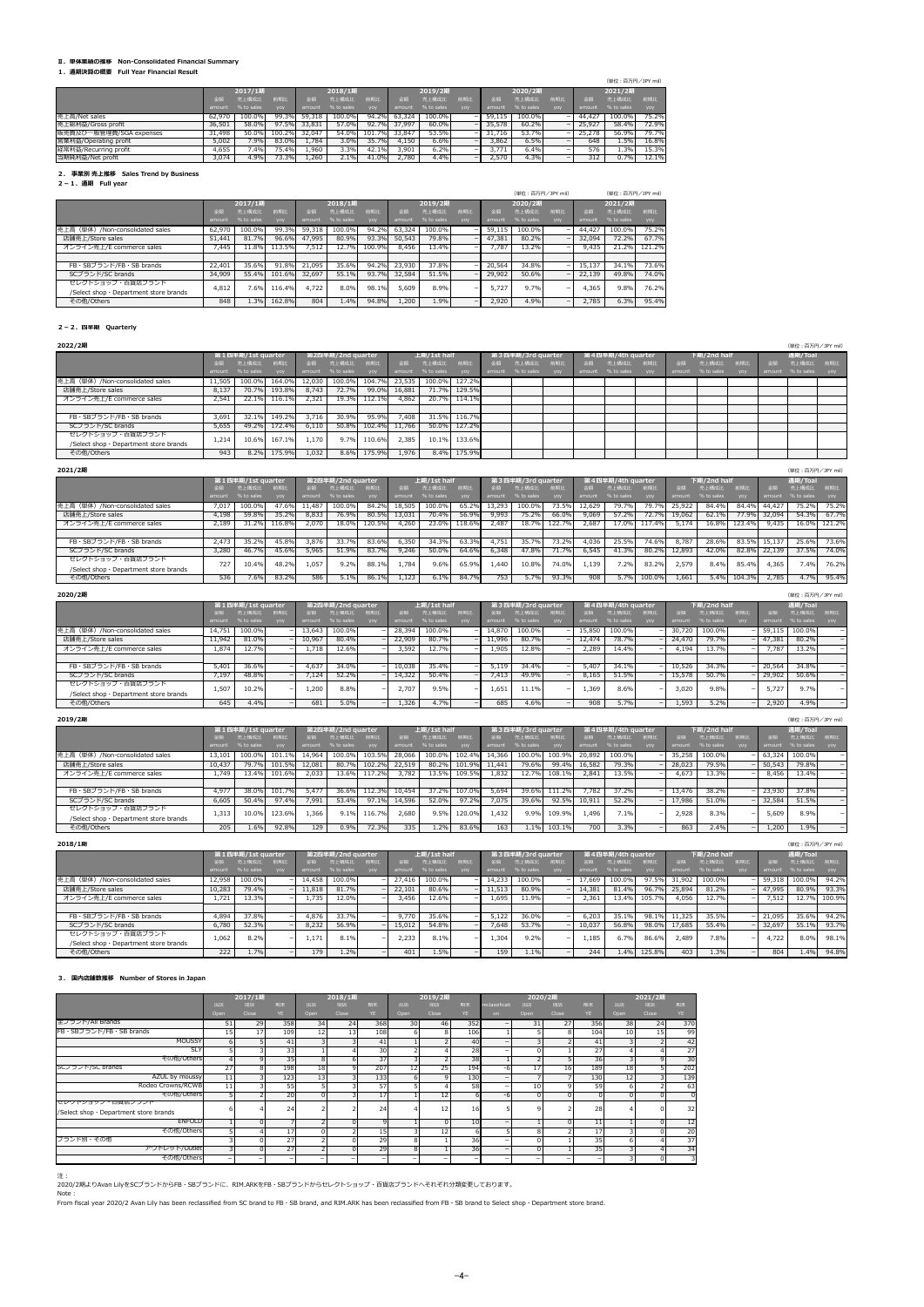### Ⅱ.単体営業の概況 Non-Consolidated Operation Review

4. 売上高・客数・客単価前期比推移 Sales・Customer number・Spending per customer compared to previous year

# 2021/2期

# 2020/2期

|                |                                  |                                    | 3月<br>Mar. | 4月<br>Apr. | 5月<br>May. | 10累計<br>Three<br>months        | 6月<br>Jun. | 7月<br>Jul. | 8月<br>Aug. | 上期計<br>Six months | 9月<br>Sep. | 10月<br>Oct. | 11月<br>Nov. | 3Q累計<br>Nine<br>months | 12月<br>Dec. | 1月<br>Jan.  | 2月<br>Feb.  | 当期累計<br>Year to<br>Date |
|----------------|----------------------------------|------------------------------------|------------|------------|------------|--------------------------------|------------|------------|------------|-------------------|------------|-------------|-------------|------------------------|-------------|-------------|-------------|-------------------------|
|                | 既存店                              | 売上高<br>Sales                       | 111.2%     | 300.0%     | 171.5%     | 161.2%                         | 87.8%      | 113.0%     | 100.6%     | 123.0%            |            |             |             |                        |             |             |             |                         |
|                | (317店舗)<br>Same Store            | 客数<br>Customer<br>Number           | 102.8%     | 263.7%     | 159.3%     | 148.8%                         | 89.0%      | 116.4%     | 99.0%      | 117.9%            |            |             |             |                        |             |             |             |                         |
| 国内             | Sales<br>(317stores)             | 客単価<br>Spending<br>per<br>Customer | 108.1%     | 113.8%     | 107.6%     | 108.4%                         | 98.6%      | 97.1%      | 101.6%     | 104.4%            |            |             |             |                        |             |             |             |                         |
| Japan          |                                  | 売上高<br>Sales                       | 113.3%     | 324.8%     | 181.0%     | 167.8%                         | 88.7%      | 115.1%     | 102.2%     | 126.1%            |            |             |             |                        |             |             |             |                         |
|                | 全店<br>(369店舗)<br>All Store Sales | 客数<br>Customer<br>Number           | 105.5%     | 285.3%     | 169.1%     | 155.7%                         | 89.8%      | 118.5%     | 100.8%     | 121.0%            |            |             |             |                        |             |             |             |                         |
|                | (369stores)                      | 客単価<br>Spending<br>per<br>Customer | 107.4%     | 113.9%     | 107.0%     | 107.8%                         | 98.8%      | 97.2%      | 101.3%     | 104.2%            |            |             |             |                        |             |             |             |                         |
|                |                                  |                                    | 1月<br>Jan. | 2月<br>Feb. | 3月<br>Mar. | <b>10累計</b><br>Three<br>months | 4月<br>Apr. | 5月<br>May. | 6月<br>Jun. | 上期計<br>Six months | 7月<br>Jul. | 8月<br>Aug.  | 9月<br>Sep.  | 30累計<br>Nine<br>months | 10月<br>Oct. | 11月<br>Nov. | 12月<br>Dec. | 当期累計<br>Year to<br>Date |
| 海外<br>Overseas | 中国卸売上<br>China Wholesale         |                                    | 133.0%     | 208.2%     | 79.1%      | 119.0%                         | 107.8%     | 221.3%     | 363.4%     | 137.4%            |            |             |             |                        |             |             |             |                         |

|                |                                  |                                    | 3月<br>Mar.    | 4月<br>Apr. | 5月<br>May. | 1Q累計<br>Three<br>months | 6月<br>Jun. | 7月<br>Jul. | 8月<br>Aug. | 上期計<br>Six months | 9月<br>Sep. | 10月<br>Oct. | 11月<br>Nov. | 30累計<br><b>Nine</b><br>months | 12月<br>Dec. | $1$ 月<br>Jan. | 2月<br>Feb.  | 当期累計<br>Year to<br>Date |
|----------------|----------------------------------|------------------------------------|---------------|------------|------------|-------------------------|------------|------------|------------|-------------------|------------|-------------|-------------|-------------------------------|-------------|---------------|-------------|-------------------------|
|                | 既存店                              | 売上高<br>Sales                       | 76.9%         | 27.1%      | 41.1%      | 48.7%                   | 95.6%      | 84.1%      | 78.5%      | 66.7%             | 84.5%      | 99.6%       | 85.9%       | 74.5%                         | 82.7%       | 73.6%         | 88.4%       | 76.1%                   |
|                | (269店舗)<br>Same Store<br>Sales   | 客数<br>Customer<br>Number           | 85.9%         | 29.0%      | 42.5%      | 51.5%                   | 93.1%      | 76.4%      | 77.7%      | 67.8%             | 87.6%      | 95.4%       | 83.4%       | 74.1%                         | 78.9%       | 70.0%         | 82.5%       | 74.6%                   |
| 国内             | (269stores)                      | 客単価<br>Spending<br>per<br>Customer | 89.5%         | 93.3%      | 96.7%      | 94.6%                   | 102.6%     | 110.2%     | 101.0%     | 98.3%             | 96.4%      | 104.4%      | 102.9%      | 100.6%                        | 104.9%      | 105.1%        | 107.1%      | 102.0%                  |
| Japan          |                                  | 売上高<br>Sales                       | 75.9%         | 24.0%      | 38.2%      | 46.4%                   | 95.3%      | 83.9%      | 78.1%      | 65.3%             | 84.9%      | 100.5%      | 85.5%       | 73.8%                         | 82.3%       | 72.4%         | 88.4%       | 75.5%                   |
|                | 全店<br>(370店舗)<br>All Store Sales | 客数<br>Customer<br>Number           | 84.3%         | 26.3%      | 39.8%      | 49.2%                   | 93.2%      | 75.6%      | 76.5%      | 66.4%             | 87.5%      | 95.7%       | 84.1%       | 73.3%                         | 78.7%       | 69.1%         | 84.0%       | 74.0%                   |
|                | (370stores)                      | 客単価<br>Spending<br>per<br>Customer | 90.0%         | 91.3%      | 96.0%      | 94.2%                   | 102.3%     | 111.0%     | 102.0%     | 98.3%             | 97.1%      | 105.0%      | 101.7%      | 100.7%                        | 104.6%      | 104.8%        | 105.3%      | 102.0%                  |
|                |                                  |                                    | $1$ 月<br>Jan. | 2月<br>Feb. | 3月<br>Mar. | 1Q累計<br>Three<br>months | 4月<br>Apr. | 5月<br>May. | 6月<br>Jun. | 上期計<br>Six months | 7月<br>Jul. | 8月<br>Aug.  | 9月<br>Sep.  | 3Q累計<br><b>Nine</b><br>months | 10月<br>Oct. | 11月<br>Nov.   | 12月<br>Dec. | 当期累計<br>Year to<br>Date |
| 海外<br>Overseas | 中国卸売上<br>China Wholesale         |                                    | 53.2%         | 56.4%      | 140.5%     | 81.0%                   | 110.8%     | 66.2%      | 30.7%      | 78.7%             | 90.7%      | 120.6%      | 93.2%       | 87.8%                         | 88.2%       | 100.2%        | 121.1%      | 91.7%                   |

| 2019/2期 |                                  |                                    |            |            |            |                         |            |            |            |                   |            |            |             |                        |             |             |                        |            |                         |
|---------|----------------------------------|------------------------------------|------------|------------|------------|-------------------------|------------|------------|------------|-------------------|------------|------------|-------------|------------------------|-------------|-------------|------------------------|------------|-------------------------|
|         |                                  |                                    | 2月<br>Feb. | 3月<br>Mar. | 4月<br>Apr. | 1Q累計<br>Three<br>months | 5月<br>May. | 6月<br>Jun. | 7月<br>Jul. | 上期計<br>Six months | 8月<br>Aug. | 9月<br>Sep. | 10月<br>Oct. | 3Q累計<br>Nine<br>months | 11月<br>Nov. | 12月<br>Dec. | 1 <sup>2</sup><br>Jan. | 2月<br>Feb. | 当期累計<br>Year to<br>Date |
|         | 既存店                              | 売上高<br>Sales                       | 93.7%      | 100.0%     | 100.5%     | 98.5%                   | 95.9%      | 102.8%     | 99.1%      | 98.8%             | 99.3%      | 99.9%      | 95.4%       | 98.6%                  | 94.4%       | 99.7%       | 94.6%                  | 100.1%     | 98.0%                   |
|         | (252店舗)<br>Same Store            | 客数<br>Customer<br>Number           | 93.0%      | 102.4%     | 101.7%     | 99.5%                   | 93.8%      | 89.9%      | 95.0%      | 95.7%             | 94.0%      | 87.7%      | 85.3%       | 93.5%                  | 85.9%       | 91.0%       | 79.1%                  | 90.1%      | 91.2%                   |
| 国内      | Sales<br>(252stores)             | 客単価<br>Spending<br>per<br>Customer | 100.7%     | 97.7%      | 98.9%      | 99.0%                   | 102.3%     | 114.4%     | 104.4%     | 103.2%            | 105.6%     | 113.8%     | 111.9%      | 105.4%                 | 109.8%      | 109.5%      | 119.5%                 | 111.1%     | 107.5%                  |
| Japan   |                                  | 売上高<br>Sales                       | 95.0%      | 101.2%     | 103.0%     | 100.2%                  | 99.3%      | 105.0%     | 100.7%     | 100.9%            | 102.5%     | 100.1%     | 96.0%       | 100.4%                 | 95.5%       | 100.4%      | 95.5%                  | 99.3%      | 99.4%                   |
|         | 全店<br>(352店舗)<br>All Store Sales | 客数<br>Customer<br>Number           | 95.5%      | 104.0%     | 105.6%     | 102.3%                  | 98.8%      | 93.1%      | 97.3%      | 98.9%             | 98.0%      | 89.1%      | 86.9%       | 96.4%                  | 88.2%       | 92.5%       | 80.8%                  | 89.5%      | 93.5%                   |
|         | (352stores)                      | 客単価<br>Spending<br>per<br>Customer | 99.5%      | 97.2%      | 97.5%      | 98.0%                   | 100.5%     | 112.7%     | 103.5%     | 102.1%            | 104.6%     | 112.4%     | 110.5%      | 104.1%                 | 108.3%      | 108.6%      | 118.3%                 | 111.0%     | 106.3%                  |
|         |                                  |                                    | 1月<br>Jan. | 2月<br>Feb. | 3月<br>Mar. | 1Q累計<br>Three<br>months | 4月<br>Apr. | 5月<br>May. | 6月<br>Jun. | 上期計<br>Six months | 7月<br>Jul. | 8月<br>Aug. | 9月<br>Sep.  | 3Q累計<br>Nine<br>months | 10月<br>Oct. | 11月<br>Nov. | 12月<br>Dec.            |            | 累計Year to               |

|                |                                |                                    | 3月<br>Mar.    | 4月<br>Apr. | 5月<br>May. | 1Q累計<br>Three<br>months | 6月<br>Jun. | 7月<br>Jul. | 8月<br>Aug. | 上期計<br>Six months  | 9月<br>Sep. | 10月<br>Oct. | 11月<br>Nov. | 3Q累計<br><b>Nine</b><br>months <sup>1</sup> | 12月<br>Dec. | $1$ 月<br>Jan. | 2月<br>Feb.  | 当期累計<br>Year to<br>Date |
|----------------|--------------------------------|------------------------------------|---------------|------------|------------|-------------------------|------------|------------|------------|--------------------|------------|-------------|-------------|--------------------------------------------|-------------|---------------|-------------|-------------------------|
|                | 既存店                            | 売上高<br>Sales                       | 104.2%        | 98.8%      | 96.5%      | 99.8%                   | 95.1%      | 93.9%      | 98.9%      | 97.9%              | 94.3%      | 94.6%       | 101.9%      | 97.6%                                      | 101.2%      | 105.9%        | 105.1%      | 99.1%                   |
|                | (292店舗)<br>Same Store          | 客数<br>Customer<br>Number           | 95.6%         | 93.9%      | 95.0%      | 94.8%                   | 94.2%      | 94.5%      | 105.6%     | 96.5%              | 98.7%      | 100.0%      | 104.4%      | 97.8%                                      | 107.3%      | 112.9%        | 115.4%      | 100.8%                  |
| 国内             | Sales<br>(292stores)           | 客単価<br>Spending<br>per<br>Customer | 109.0%        | 105.2%     | 101.6%     | 105.3%                  | 100.9%     | 99.4%      | 93.6%      | 101.5%             | 95.6%      | 94.6%       | 97.6%       | 99.8%                                      | 94.3%       | 93.8%         | 91.1%       | 98.3%                   |
| Japan          |                                | 売上高<br>Sales                       | 103.9%        | 98.6%      | 95.8%      | 99.4%                   | 94.4%      | 92.7%      | 98.0%      | 97.2%              | 93.8%      | 94.9%       | 102.0%      | 97.2%                                      | 100.8%      | 105.7%        | 105.3%      | 98.8%                   |
|                | 全店<br>(355店舗)                  | 客数<br>Customer<br>Number           | 96.2%         | 93.7%      | 94.0%      | 94.6%                   | 93.0%      | 93.4%      | 104.6%     | 95.8%              | 98.1%      | 99.4%       | 103.1%      | 97.1%                                      | 105.7%      | 111.4%        | 114.3%      | 100.1%                  |
|                | All Store Sales<br>(355stores) | 客単価<br>Spending<br>per<br>Customer | 108.0%        | 105.2%     | 102.0%     | 105.1%                  | 101.5%     | 99.3%      | 93.7%      | 101.5%             | 95.7%      | 95.4%       | 98.9%       | 100.1%                                     | 95.4%       | 94.8%         | 92.1%       | 98.7%                   |
|                |                                |                                    | $1$ 月<br>Jan. | 2月<br>Feb. | 3月<br>Mar. | 1Q累計<br>Three<br>months | 4月<br>Apr. | 5月<br>May. | 6月<br>Jun. | 上期計<br>Six months, | 7月<br>Jul. | 8月<br>Aug.  | 9月<br>Sep.  | <b>3Q累計</b><br>Nine<br>months              | 10月<br>Oct. | 11月<br>Nov.   | 12月<br>Dec. | 当期累計Year                |
| 海外<br>Overseas | 中国卸売上<br>China Wholesale       |                                    | 101.3%        | 120.0%     | 105.7%     | 107.5%                  | 137.9%     | 98.1%      | 122.0%     | 112.1%             | 127.1%     | 89.7%       | 89.2%       | 104.3%                                     | 76.4%       | 74.6%         | 85.0%       | 94.5%                   |

2018/1期

| 海外       | 中国卸売上           | 84.8% | 125.7% | 74.6% | 88.3% | 70.9% | 75.5% | 67.2% | 80.9% | 49.6% | 75.4% | 85.5% | 77.5% | 110.0% | 99.4% |       | 85.4% |
|----------|-----------------|-------|--------|-------|-------|-------|-------|-------|-------|-------|-------|-------|-------|--------|-------|-------|-------|
| Overseas | China Wholesale |       |        |       |       |       |       |       |       |       |       |       |       |        |       | 98.0% |       |

| --------       |                                  |                                    |            |            |            |                         |            |            |            |                   |            |            |             |                               |             |             |                        |                         |
|----------------|----------------------------------|------------------------------------|------------|------------|------------|-------------------------|------------|------------|------------|-------------------|------------|------------|-------------|-------------------------------|-------------|-------------|------------------------|-------------------------|
|                |                                  |                                    | 2月<br>Feb. | 3月<br>Mar. | 4月<br>Apr. | 1Q累計<br>Three<br>months | 5月<br>May. | 6月<br>Jun. | 7月<br>Jul. | 上期計<br>Six months | 8月<br>Aug. | 9月<br>Sep. | 10月<br>Oct. | 3Q累計<br><b>Nine</b><br>months | 11月<br>Nov. | 12月<br>Dec. | 1 <sup>5</sup><br>Jan. | 当期累計<br>Year to<br>Date |
|                | 既存店                              | 売上高<br>Sales                       | 85.5%      | 84.6%      | 89.5%      | 86.6%                   | 91.2%      | 92.8%      | 89.7%      | 88.9%             | 94.1%      | 93.3%      | 89.4%       | 90.0%                         | 95.6%       | 95.7%       | 96.4%                  | 91.6%                   |
|                | (246店舗)<br>Same Store<br>Sales   | 客数<br>Customer<br>Number           | 81.8%      | 84.1%      | 90.7%      | 85.7%                   | 94.7%      | 100.3%     | 91.5%      | 90.9%             | 94.4%      | 93.1%      | 93.2%       | 91.8%                         | 102.4%      | 95.5%       | 97.6%                  | 93.4%                   |
| 国内             | (246 stores)                     | 客単価<br>Spending<br>per<br>Customer | 104.6%     | 100.7%     | 98.7%      | 101.1%                  | 96.3%      | 92.5%      | 98.1%      | 97.9%             | 99.7%      | 100.1%     | 96.0%       | 98.0%                         | 93.4%       | 100.3%      | 98.7%                  | 98.1%                   |
| Japan          |                                  | 売上高<br>Sales                       | 89.4%      | 88.2%      | 92.1%      | 89.9%                   | 93.3%      | 95.3%      | 91.9%      | 91.7%             | 96.3%      | 95.7%      | 90.6%       | 92.5%                         | 97.5%       | 97.5%       | 97.5%                  | 93.9%                   |
|                | 全店<br>(368店舗)<br>All Store Sales | 客数<br>Customer<br>Number           | 86.4%      | 88.0%      | 93.9%      | 89.7%                   | 97.6%      | 104.0%     | 95.3%      | 94.7%             | 98.5%      | 96.5%      | 94.1%       | 95.3%                         | 103.8%      | 97.2%       | 99.1%                  | 96.5%                   |
|                | (368 stores)                     | 客単価<br>Spending<br>per<br>Customer | 103.5%     | 100.1%     | 98.1%      | 100.3%                  | 95.6%      | 91.6%      | 96.4%      | 96.9%             | 97.8%      | 99.2%      | 96.2%       | 97.1%                         | 93.9%       | 100.2%      | 98.4%                  | 97.3%                   |
|                |                                  |                                    | 1月<br>Jan. | 2月<br>Feb. | 3月<br>Mar. | 1Q累計<br>Three<br>months | 4月<br>Apr. | 5月<br>May. | 6月<br>Jun. | 上期計<br>Six months | 7月<br>Jul. | 8月<br>Aug. | 9月<br>Sep.  | 3Q累計<br><b>Nine</b><br>months | 10月<br>Oct. | 11月<br>Nov. | 12月<br>Dec.            | 当期累計<br>Year to<br>Date |
| 海外<br>Overseas | 中国卸売上<br>China Wholesale         |                                    | 143.3%     | 75.7%      | 129.7%     | 119.5%                  | 128.2%     | 204.1%     | 68.0%      | 122.5%            | 187.2%     | 145.2%     | 150.3%      | 137.1%                        | 134.0%      | 97.8%       | 122.6%                 | 130.0%                  |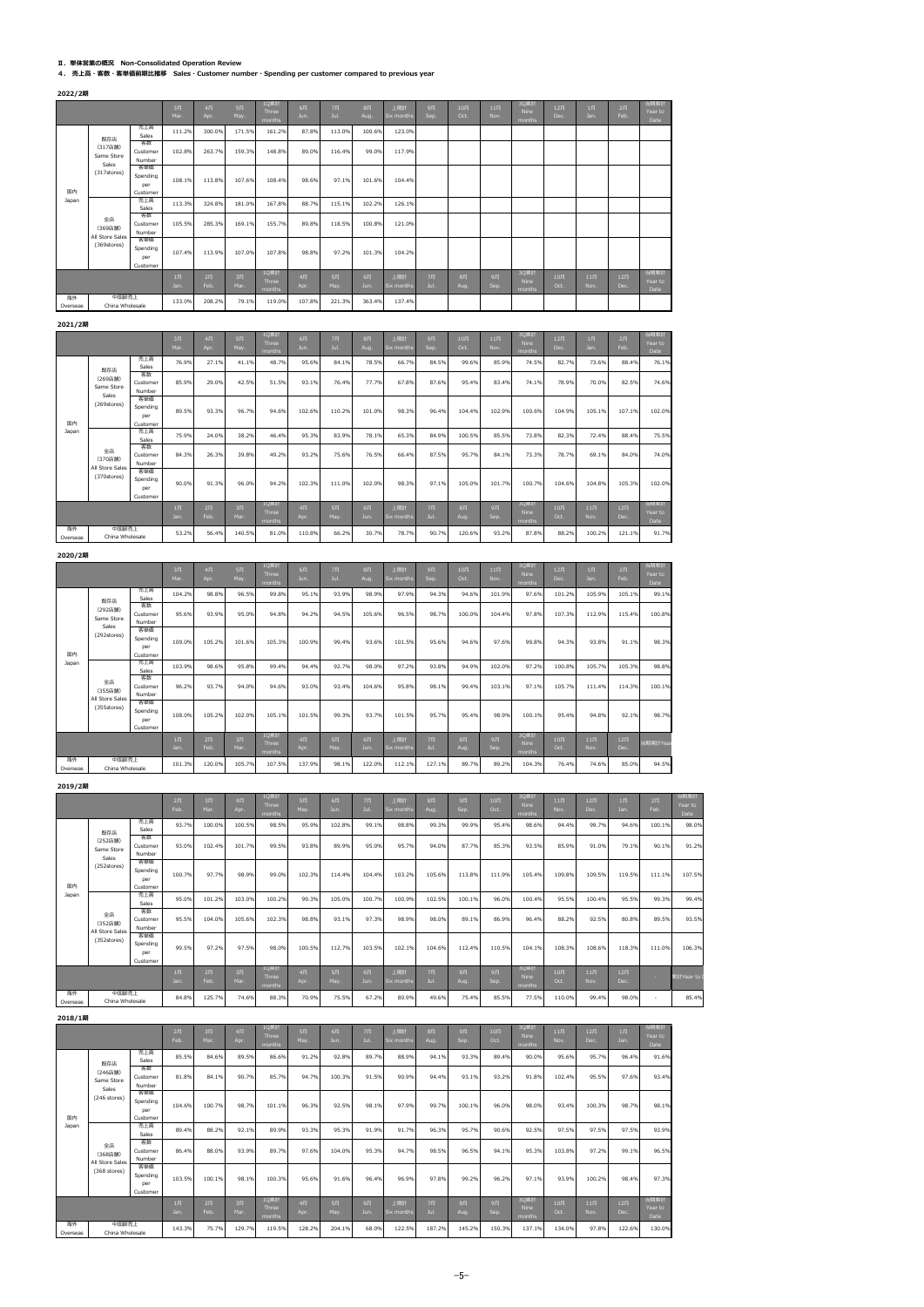# Ⅲ.中国合弁事業の概況 China Joint Venture Summary

## 1. 売上・利益の推移 Sales and Profit Trend

# 1-1.通期 Full year

四半期数値は次頁/Quarterly numbers on the following page

|                               | 2017/1期 |        | 2018/1期 |        | 2019/2期        |       | 2020/2期 |       | 2021/2期         |        |
|-------------------------------|---------|--------|---------|--------|----------------|-------|---------|-------|-----------------|--------|
| (単位:百万円/JPY mil)              | 金額      | 前期比    | 金額      | 前期比    | 金額             | 前期比   | 金額      | 前期比   | 金額              | 前期比    |
|                               | amount  | yoy    | amount  | yoy    | amount         | yoy   | amount  | yoy   | amount          | yoy    |
| 連結売上に対する中国合弁事業による売上           |         |        |         |        |                |       |         |       |                 |        |
| Sales from China JV           |         |        |         |        |                |       |         |       |                 |        |
| 卸売/Wholesale                  | 6,078   | 129.8% | 7,894   | 129.9% | 7,198          | 91.2% | 6,531   | 90.7% | 5,920           | 90.6%  |
| ロイヤリティ/Royalty                | 357     | 129.3% | 468     | 131.1% | 522            | -     | 488     |       | 420             | 86.0%  |
| 売上合計額/Total sales             | 6,435   | 129.7% | 8,362   | 129.9% | 7,720          | -     | 7,020   |       | 6,340           | 90.3%  |
| 当期純利益に対する中国合弁事業による利益          |         |        |         |        |                |       |         |       |                 |        |
| Profit from China JV          |         |        |         |        |                |       |         |       |                 |        |
| 小売会社の利益持分 (持分法投資利益)           | 270     | 99.3%  | 82      | 30.7%  | $\triangle$ 33 | -     | 24      | -     | $\triangle$ 177 |        |
| Equity method investment gain |         |        |         |        |                |       |         |       |                 |        |
| 卸会社の利益持分 (少数株主持分の51%相当)       | 177     | 423.2% | 380     | 214.0% | 269            | 70.9% | 263     | 97.8% | 320             | 121.4% |
| 51% of JV subsidiary          |         |        |         |        |                |       |         |       |                 |        |
| ロイヤリティ税抜換算                    | 249     | 129.3% | 327     | 131.1% | 365            | -     | 342     |       | 294             | 86.0%  |
| Royalty after tax             |         |        |         |        |                |       |         |       |                 |        |
| 利益合計額/Total profit            | 697     | 137.6% | 791     | 113.4% | 602            |       | 630     |       | 437             | 69.4%  |

|                               | 2017/1期 |        | 2018/1期 |        | 2019/2期       |       | 2020/2期 |        | 2021/2期        |        |
|-------------------------------|---------|--------|---------|--------|---------------|-------|---------|--------|----------------|--------|
| (単位:百万人民元/RMB mil)            | 金額      | 前期比    | 金額      | 前期比    | 金額            | 前期比   | 金額      | 前期比    | 金額             | 前期比    |
|                               | amount  | yoy    | amount  | yoy    | amount        | yoy   | amount  | yoy    | amount         | yoy    |
| 連結売上に対する中国合弁事業による売上           |         |        |         |        |               |       |         |        |                |        |
| Sales from China JV           |         |        |         |        |               |       |         |        |                |        |
| 卸売/Wholesale                  | 372     | 152.6% | 475     | 127.7% | 430           | 90.7% | 414     | 96.3%  | 382            | 92.2%  |
| ロイヤリティ/Royalty                | 22      | 152.0% | 28      | 128.0% | 31            | -     | 31      |        | 27             | 87.5%  |
| 売上合計額/Total sales             | 394     | 152.7% | 503     | 127.7% | 462           | -     | 445     |        | 409            | 91.9%  |
| 当期純利益に対する中国合弁事業による利益          |         |        |         |        |               |       |         |        |                |        |
| Profit from China JV          |         |        |         |        |               |       |         |        |                |        |
| 小売会社の利益持分 (持分法投資利益)           | 17      | 116.7% | 5       | 29.0%  | $\triangle$ 1 | -     |         |        | $\triangle$ 11 |        |
| Equity method investment gain |         |        |         |        |               |       |         |        |                |        |
| 卸会社の利益持分 (少数株主持分の51%相当)       | 11      | 502.5% | 23      | 207.9% | 16            | 70.5% | 16      | 100.0% | 20             | 123.5% |
| 51% of JV subsidiary          |         |        |         |        |               |       |         |        |                |        |
| ロイヤリティ税抜換算                    | 15      | 150.0% | 20      | 131.6% | 21            |       | 21      |        | 19             | 87.5%  |
| Royalty after tax             |         |        |         |        |               |       |         |        |                |        |
| 利益合計額/Total profit            | 43      | 165.4% | 48      | 110.5% | 36            |       | 40      |        | 28             | 70.6%  |

### 2. 店舗数推移 Number of Stores

|          |      | 2017/1期 |     |      | 2018/1期            |     |                   | 2019/2期 |     |      | 2020/2期      |            |      | 2021/2期      |     |
|----------|------|---------|-----|------|--------------------|-----|-------------------|---------|-----|------|--------------|------------|------|--------------|-----|
|          | 出店   | 閉店      | 期末  | 出店   | 閉店                 | 朝末  | 出店                | 閉店      |     | 出店   | 閉店           | 期末         | 出店   | 閉店           | 册不  |
|          | Open | Close   | YE. | Open | Close <sup>1</sup> | YE. | Open <sup>1</sup> | Close   |     | Open | <b>Close</b> | $\sqrt{r}$ | Open | <b>Close</b> | YE  |
| 合計/Total | 56   |         | 187 | 53   | 13                 | 227 | 48                | 26      | 249 | 64   | 28           | 285        | 46   | 32           | 299 |